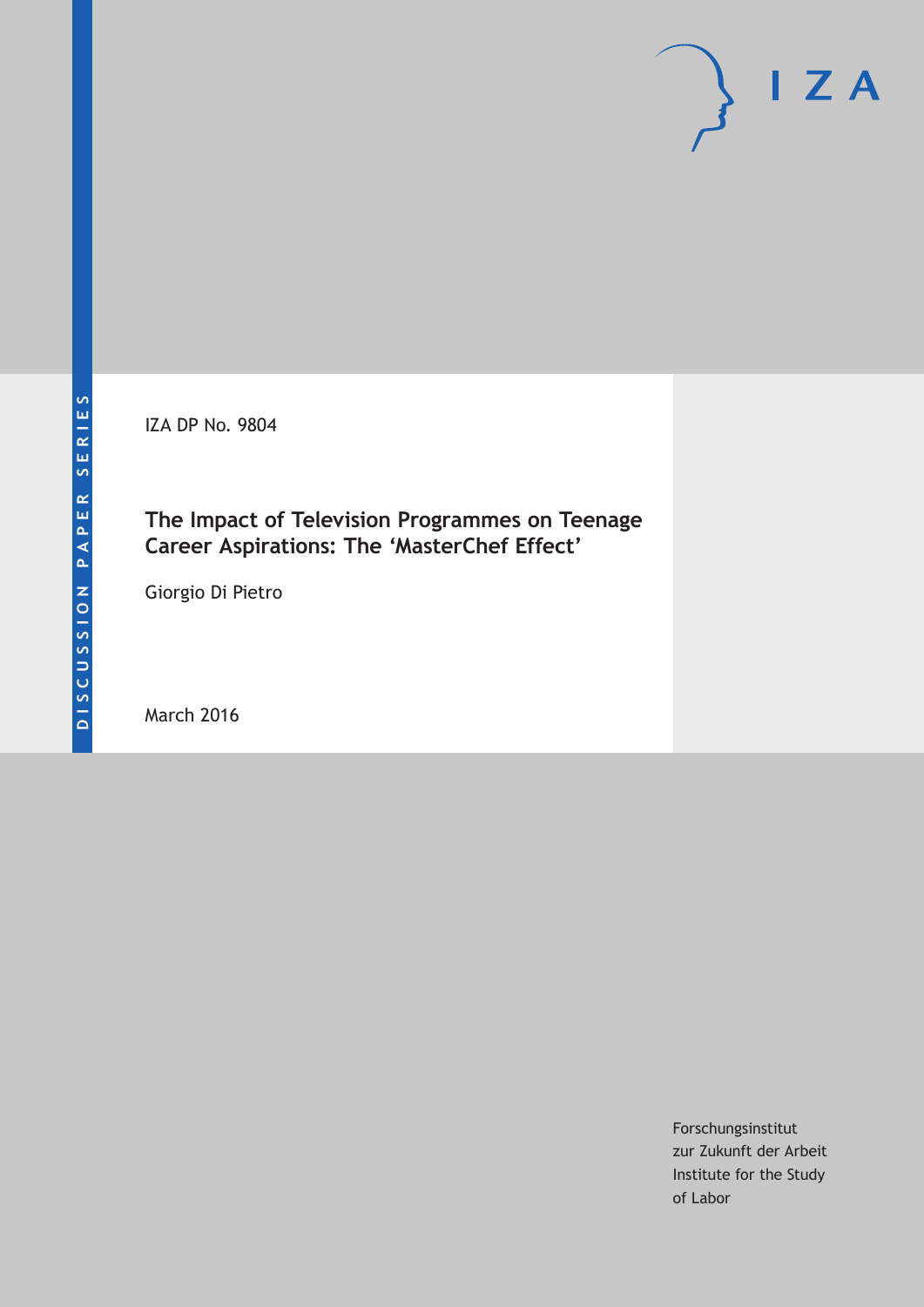# **The Impact of Television Programmes on Teenage Career Aspirations: The 'MasterChef Effect'**

**Giorgio Di Pietro** 

*Westminster Business School and IZA* 

Discussion Paper No. 9804 March 2016

IZA

P.O. Box 7240 53072 Bonn Germany

Phone: +49-228-3894-0 Fax: +49-228-3894-180 E-mail: iza@iza.org

Any opinions expressed here are those of the author(s) and not those of IZA. Research published in this series may include views on policy, but the institute itself takes no institutional policy positions. The IZA research network is committed to the IZA Guiding Principles of Research Integrity.

The Institute for the Study of Labor (IZA) in Bonn is a local and virtual international research center and a place of communication between science, politics and business. IZA is an independent nonprofit organization supported by Deutsche Post Foundation. The center is associated with the University of Bonn and offers a stimulating research environment through its international network, workshops and conferences, data service, project support, research visits and doctoral program. IZA engages in (i) original and internationally competitive research in all fields of labor economics, (ii) development of policy concepts, and (iii) dissemination of research results and concepts to the interested public.

IZA Discussion Papers often represent preliminary work and are circulated to encourage discussion. Citation of such a paper should account for its provisional character. A revised version may be available directly from the author.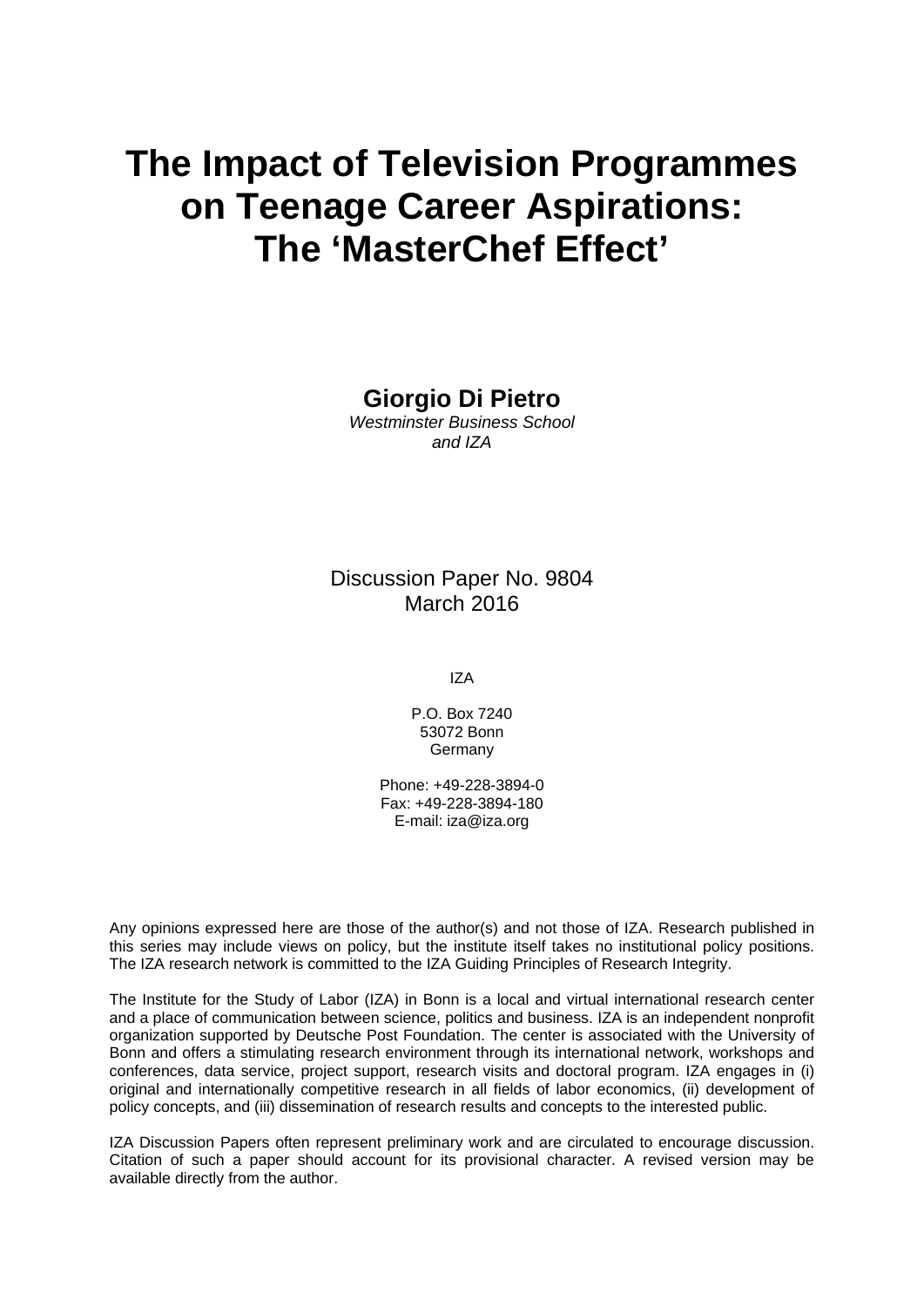IZA Discussion Paper No. 9804 March 2016

# **ABSTRACT**

## **The Impact of Television Programmes on Teenage Career Aspirations: The 'MasterChef Effect'**

In recent years, in Italy, a larger number of students have chosen to attend vocational hospitality and catering schools. This paper investigates the extent to which this increase may have been triggered by the growing popularity of the cooking reality show MasterChef, in which the chef profession is portrayed as exciting and glamorous. Using panel data methods and controlling for several potential confounding variables, the analysis attempts to separate the effect of MasterChef from that of other determinants of the decision to attend vocational hospitality and catering schools. The results show that an increase of one percentage point in the audience of MasterChef is associated with an increase in the proportion of final year lower secondary school students willing to enrol at vocational hospitality and catering schools of between 0.25 and 0.35 percentage points. This finding suggests that popular television programmes like MasterChef may play an important role in complementing and supplementing government measures aimed at promoting vocational training among youths.

JEL Classification: I21, J44, C23

Keywords: teenage career aspirations, vocational hospitality and catering schools, panel data analysis, MasterChef

Corresponding author:

Giorgio Di Pietro University of Westminster Westminster Business School Department of Economics and Quantitative Methods 35 Marylebone Road NW1 5LS London United Kingdom E-mail: G.D.I.Pietro@westminster.ac.uk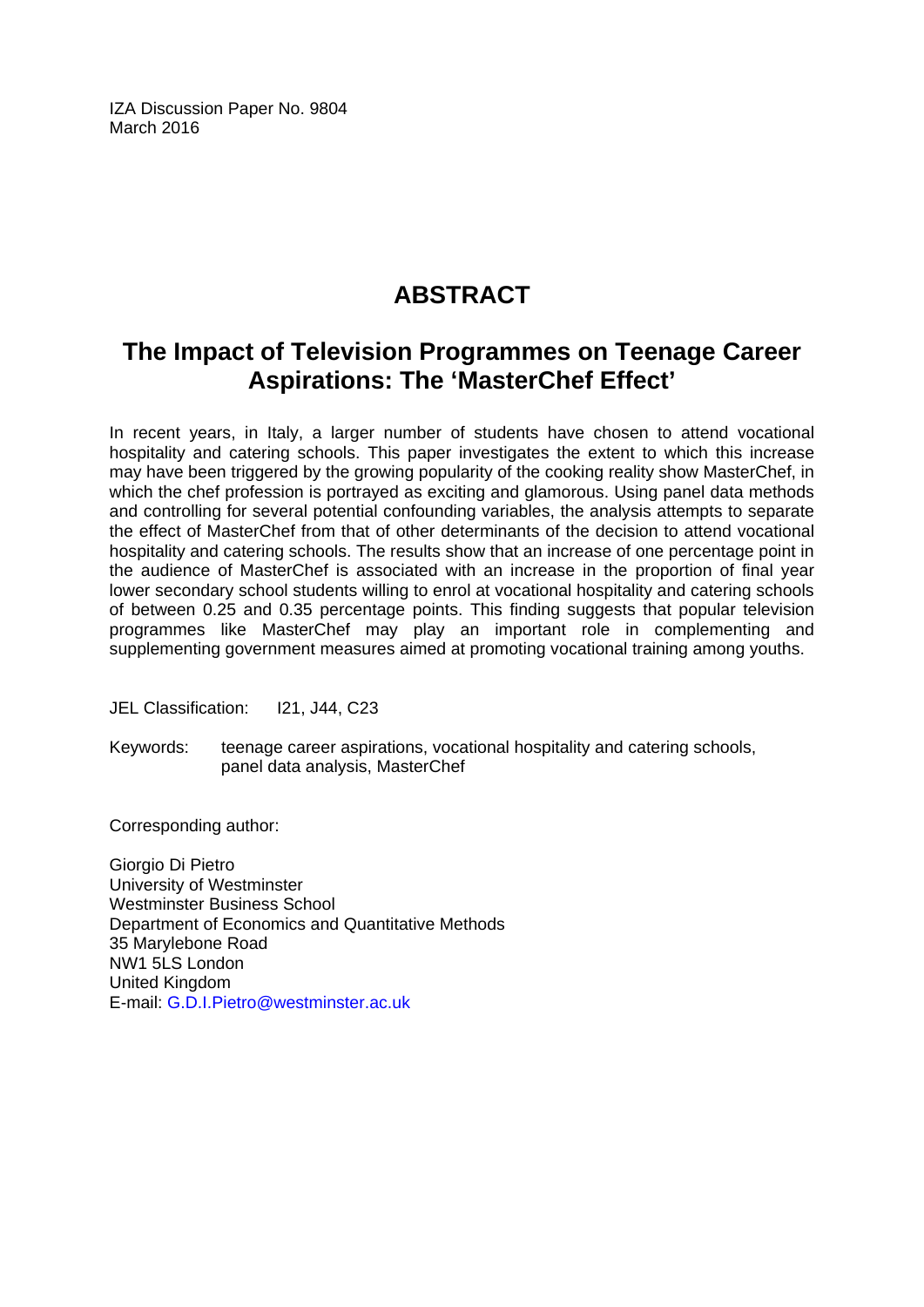#### **1. Introduction**

There is a broad consensus in the literature about the crucial role played by television in shaping beliefs, attitudes and values of young people. Adolescents typically turn to television for entertainment but acquire a considerable amount of information from what they watch (Huston et al., 1997; Valkenburg, 2004). In particular, it has been shown that television is an important source of occupational information for teenagers and has the potential to introduce them to careers they may not have been previously considered (Hoffner et al., 2006). Jobs or careers of television characters may appeal to youths and serve as role models in the development of their occupational aspirations.

Two main theories have been proposed to explain the mechanism through which the television exerts an influence on the way young people develop work-related values and occupational aspirations: cultivation theory and wishful identification. These mechanisms should be thought of as complementary rather than competing. *Cultivation theory* (Gerbner et al., 1980) asserts that heavy viewers of TV tend to believe that the world portrayed by television represents an accurate depiction of the real world. Some jobs, though, may appear on television to be more exciting and glamorous than they are in reality. *Wishful identification* is a psychological process through which a person desires or attempts to become like another person such as a media character (Feilitzen and Linne, 1975; Hoffner, 1996). Young viewers may identify with television characters whom they perceive to be attractive, successful, and admired by others. They may vicariously participate in the characters' experiences during a programme (Cohen, 2001).

Though there are many studies asserting that teenagers' educational choices and occupational aspirations are influenced by television role models, a limitation of these studies is that the evidence supporting this claim is suggestive but not compelling.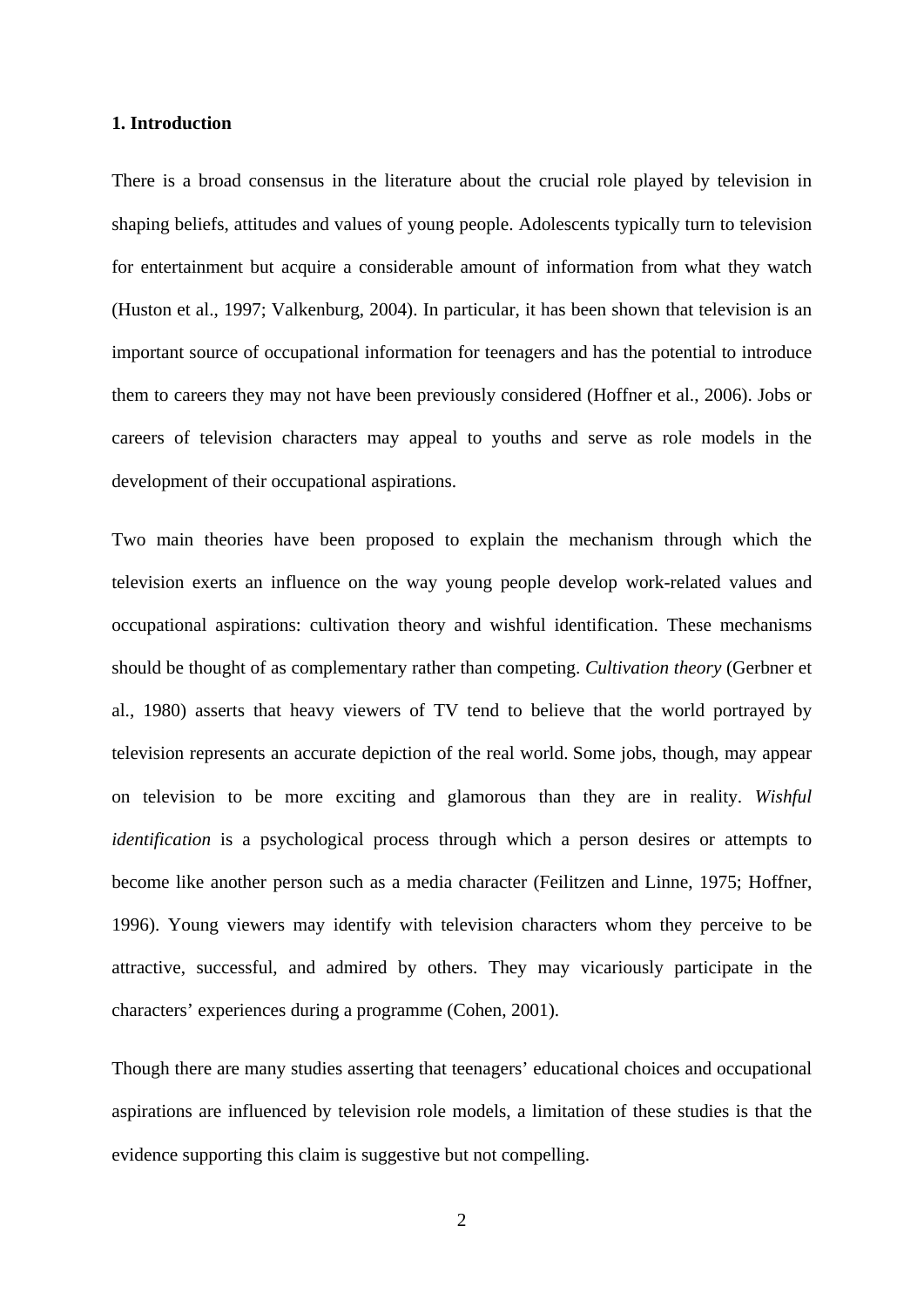Some studies report only anecdotal evidence. For instance, Paton (2013) argues that Manchester University has been forced to increase entry requirements for its physics course significantly following a surge in applications driven by the growing popularity of Professor Brian Cox, one of the department's academics and presenter of television series such as *Stargazing Live* and *Wonders of the Universe*.

Other studies make general statements without any facts or scientific analysis to back them up. Dunphy (2008) suggests that the popularity of James Bond books and movies has led many people to apply for employment with the British Secret Intelligence Services (MI-6) in hopes of finding a career promising adventure and fame.

Several studies attribute the considerable increase in applications and enrolment experienced by US degree programmes in forensic science since 2000 to the release of the television series *Crime Scene Investigation* (*CSI*) and its various spin-off and copies. At West Virginia University, the forensic and investigative sciences programme has grown from 4 graduates in 2000 to more than 500 students in 2006 (Houck, 2006). Michigan State University's forensic science graduate programme has seen the number of applicants more than doubling, going from 60 applicants in its inaugural year (1994) to 147 less than ten years later (Smallwood, 2002). There is additional evidence from other countries suggesting that the viewing of forensic science television shows has inspired many students to pursue a forensic-related degree. In the UK, the number of degree courses in forensic science has rocketed, from just 2 in 1990 to 285 in 2009 (Dowling, 2009). However, as noted by McManus (2008), these studies are unable to identify whether the *CSI* effect is the actual cause of increased youth interest in forensics or if the increased interest was driven by other factors that coincided with the development of the *CSI* effect, such as increased use of forensic science in trials.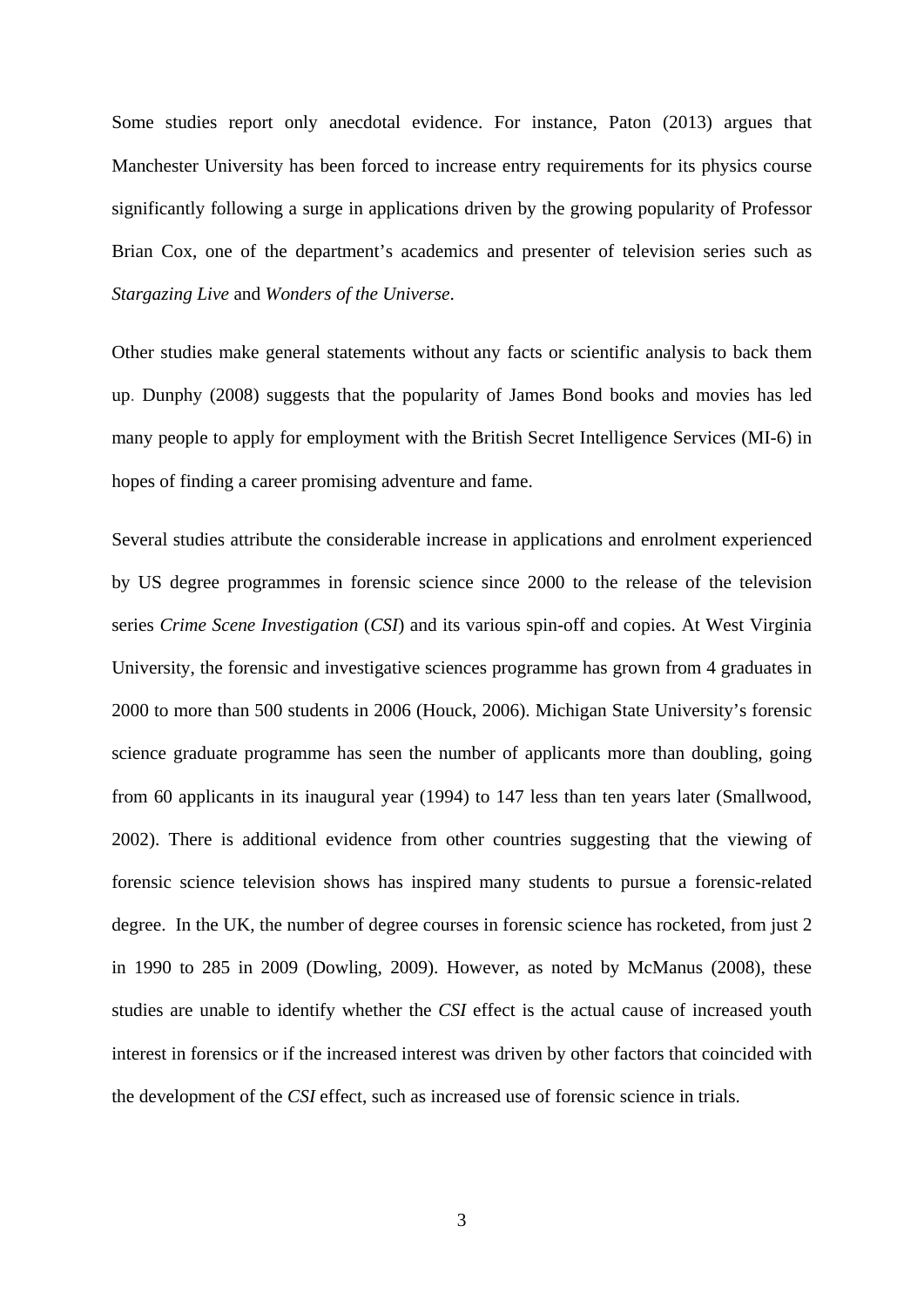Similarly, Torry (1996) suggests that there may be a link between the increase in applications received by US law schools in the late 1980s and the great success of *L.A. Law*, a TV series that glamorized the legal profession and ran between 1986 and 1994. Nevertheless, it is unclear whether the drop in the number of applications to law schools observed at the beginning of the 1990s is due to the cancellation of the series or worsening labour market prospects for young lawyers.

There are also several survey-based studies where students were asked to indicate the main factors that had driven their educational choice, including the influence exerted by television. Not only are these studies unable to determine the influence of a specific television programme, but they often rely on relatively small samples of students, and hence it is difficult to generalize their results. For example, Soria et al. (2006), using data on 105 second-year university students from the Faculty of Medicine of the University of Zaragoza (Spain), find that 11 percent of them believed that their decision to study medicine was influenced by television. Larsen et al. (2003) analyse the factors influencing the decision to become a nurse. 495 students from three types of programmes in North Carolina were asked to complete a survey during the first month of their nursing studies. Approximately 22 percent of the sample reported that their decision to become a nurse was affected by television and media.

This paper adds to the above literature by looking at whether the growing popularity of the cooking reality show MasterChef in Italy has led to an increase in the number of students willing to study for a vocational qualification in hospitality and catering. In Italy, as in many other countries, studying hospitality and catering is the starting point for those young people wishing to make cooking their profession. Unlike previous studies, this paper attempts to separate the effect of watching television from the effect of other factors influencing the decision to study for a vocational qualification in hospitality and catering. In addition to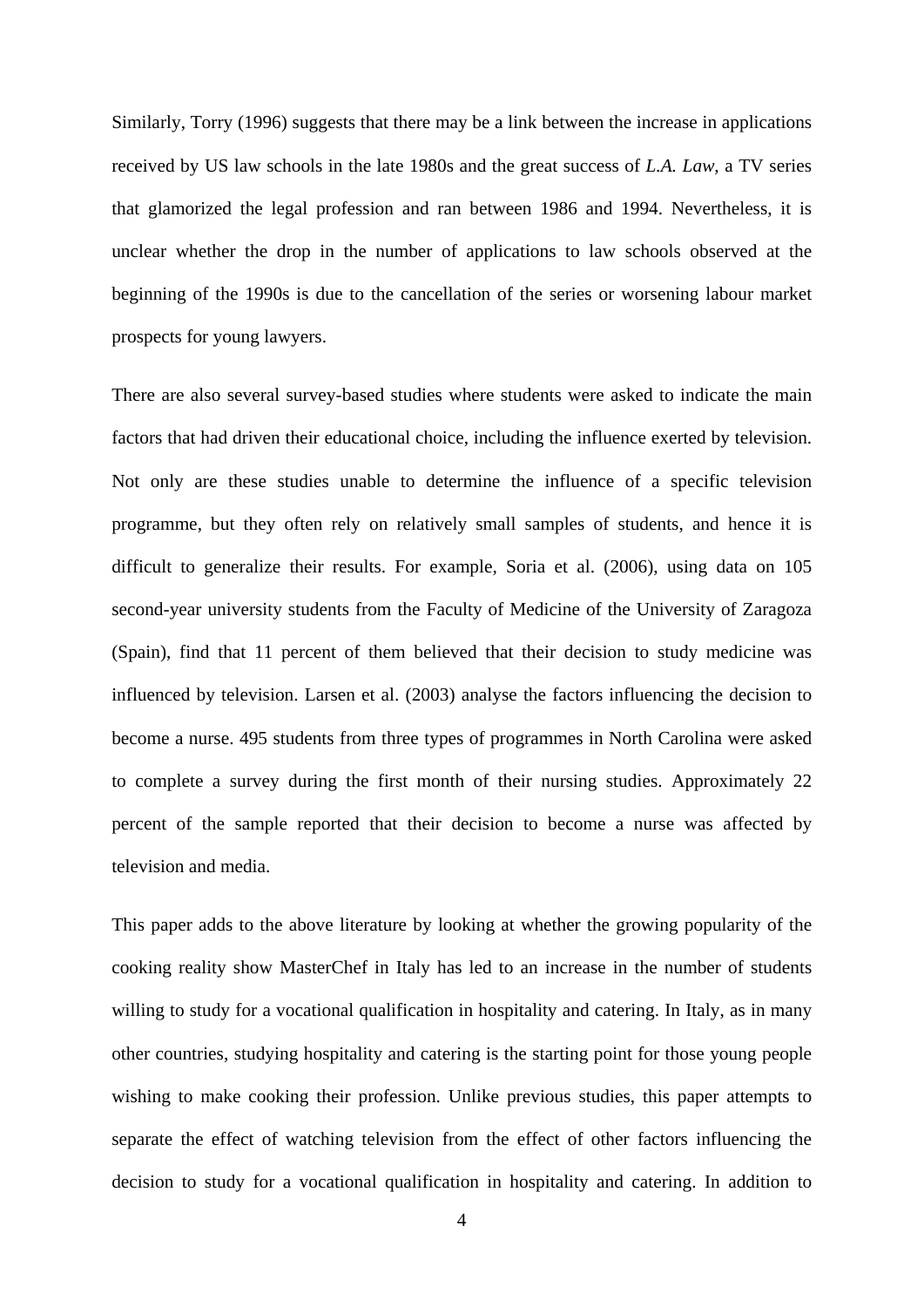controlling for several potential confounding variables, the use of panel data analysis (i.e. data are pooled across regions and years) permits the inclusion of region fixed effects and general year effects. These account for time-varying determinants of the decision to attend hospitality and catering schools that are national in scope, as well as for factors that differ across regions but remain constant over years. Region-specific time trends are also added to the model in an attempt to account for confounding factors that vary within regions. In doing so, not only is the potential for omitted variable bias reduced (Ruhm, 2007), but it is also possible to account for all the systematic determinants of enrolment in hospitality and catering courses that are spuriously correlated with the release of MasterChef. Furthermore, in contrast to a lot of previous studies focusing on students studying at a given institution or coming from a specific area (see earlier references), this paper is based on a much more representative sample as it relies on data covering 18 Italian regions out of 20. This gives a more complete picture of the influence exerted by television on the occupational aspirations of young people as the results of this study are likely to be more generalizable. Finally, one should note that data used in this study were not collected at a single time period, but the analysis spans over a 4-year period, thereby considering 4 different seasons of MasterChef.

This paper provides results that are statistically significant and economically meaningful. A one percentage point increase in the proportion of people watching MasterChef is associated with an increase in the share of final year lower secondary school students willing to study at hospitality and catering schools of between 0.25 and 0.35 percentage points. For illustrative purposes, this would imply that if in 2015 an extra 19,005 people were watching MasterChef, the number of students applying for a place at hospitality and catering schools would be expected to increase by a figure between 116 and 162.

The remainder of this paper is organised as follows. Section 2 provides a brief description of MasterChef and summaries the results of the existing research on the effects of this cooking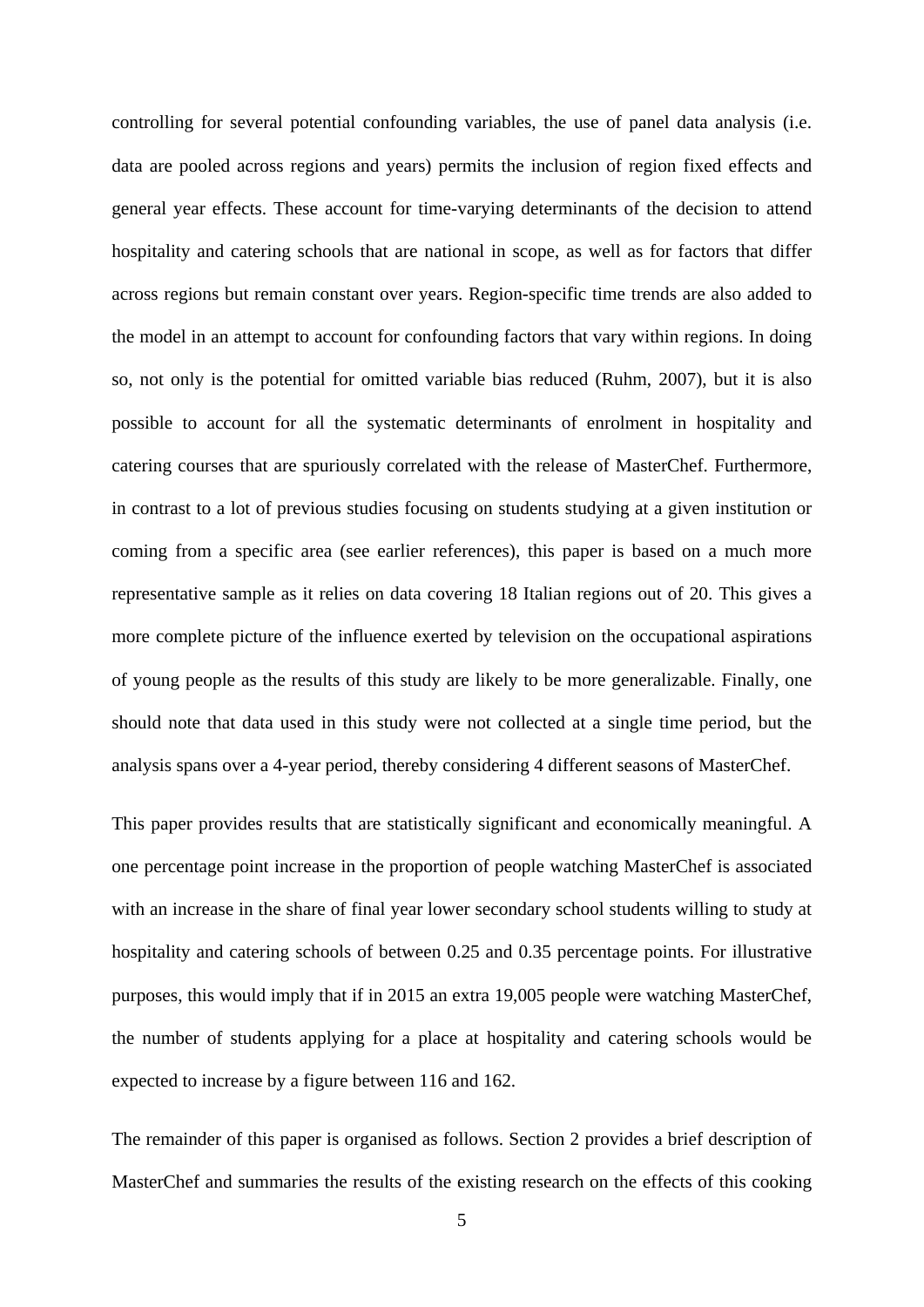television show on people's eating and consumption habits. Section 3 illustrates the upper secondary education system in Italy and explains what is the best educational path for young people willing to become chefs. Section 4 reports the methodology used in this paper to estimate the influence of MasterChef on students' decision to attend hospitality and catering schools. Data sources are also described in this Section. Section 5 presents and discusses the empirical results. Section 6 concludes.

#### **2. MasterChef and the 'MasterChef effect'**

MasterChef is a television reality show where amateur cooks compete for the title of MasterChef. In the series, participants have to pass several stages where they have to prepare tasty dishes in an attempt to impress judges. Contestants love cooking and often are able to transmit their passion to the viewers. Judges are celebrity chefs and leading international food entrepreneurs who mentor and motivate amateur cooks. The winner gets a money prize and publishes his/her own cookbook. This programme offers to both participants and the audience a view of the food industry where the prospect of a culinary career emerges as an attractive option while the negative aspects of it (e.g. long working hours, a lot of physical work involved) appear to be overlooked (Kirkwood and Phillipov, 2015).

The original series of MasterChef began in 1990 on BBC television, UK. The format was first revamped in 2005 and again in 2009. This version of the show has had a tremendous success worldwide and it is currently produced in more than 40 countries. In Italy, the first season of MasterChef was shown primetime every week on Cielo<sup>1</sup> from September to December 2011. After the success of the first season, three more seasons were made between 2012 and 2015<sup>2</sup>. They were aired primetime every week on Sky Uno<sup>3</sup>. As shown in Figure 1,

<sup>&</sup>lt;sup>1</sup> Cielo is a free-to-air television channel that was launched on 16 December 2009.<br><sup>2</sup> The second season was shown between December 2012 and Eebruary 201

 $2$  The second season was shown between December 2012 and February 2013, the third season between December 2013 and March 2014 and the fourth season between December 2014 and March 2015.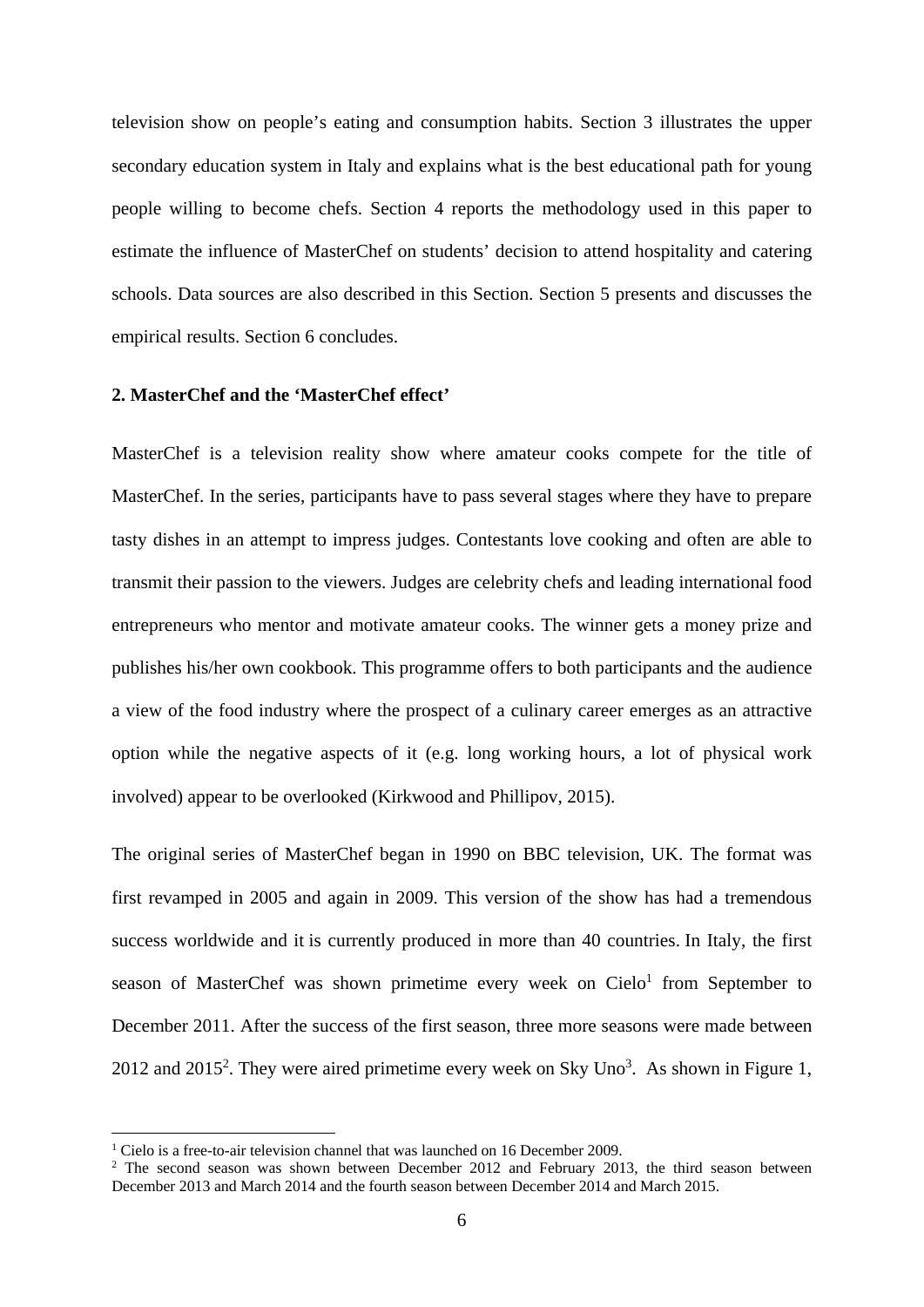with each new season, the number of people viewing MasterChef during an average minute<sup>4</sup> has significantly increased<sup>5</sup>.

#### *Insert Figure 1 about here*

The term 'MasterChef effect' has become recognized as jargon that refers to the impact of this show on its viewers. Various pieces of evidence indicate that MasterChef has impacted on the shopping, cooking and eating habits of Australians. A study conducted by IBISWorld shows that Coles Supermarkets, which is a major sponsor of MasterChef Australia, has experienced a dramatic increase in sales of ingredients featured in the series. For instance, the sale of pink ling fish raised by more than 1400 percent the week after it was used on MasterChef and was then advertised in a Coles-promoted recipe (Miletic, 2010). Research has concluded that 6 in every 10 viewers have made at least one dish featured on MasterChef (Passport, 2012). There is also recent evidence that this show has spurred the consumption of wild meat (Gressier, 2016) and dairy spreads (Anderson, 2015).

#### **3. The Italian upper secondary education: an overview**

The Italian educational system is divided into four cycles: pre-primary school, first educational cycle, second educational cycle and higher education.

Pre-primary school comprises two levels: kindergarten (for children from 0 to 3 years old) and nursery school (for children from 3 to 5 years old). However, children do not have to attend kindergarten or nursery school.

<sup>&</sup>lt;u> 1989 - Johann Barn, amerikansk politiker (d. 1989)</u> <sup>3</sup> Sky Uno is the main channel of the pay-tv Sky Italia. The number of Sky Italia subscribers has risen steadily over the past years. In April 2015 there were about 4.76 million Sky Italia subscribers. 4

The number of viewers of a television programme during an average minute (i.e. average minute rating or AMR) is a well-known audience measure.

<sup>&</sup>lt;sup>5</sup> Though cooking shows have long been a feature of Italian television programming, MasterChef is different in several aspects. First, historically these shows have tended to display chefs showing how to create fabulous meals. Second, several of these cooking shows are aired at lunch time when students are typically at school. Third, MasterChef is by far the most popular one attracting millions of viewers (see Figure 1).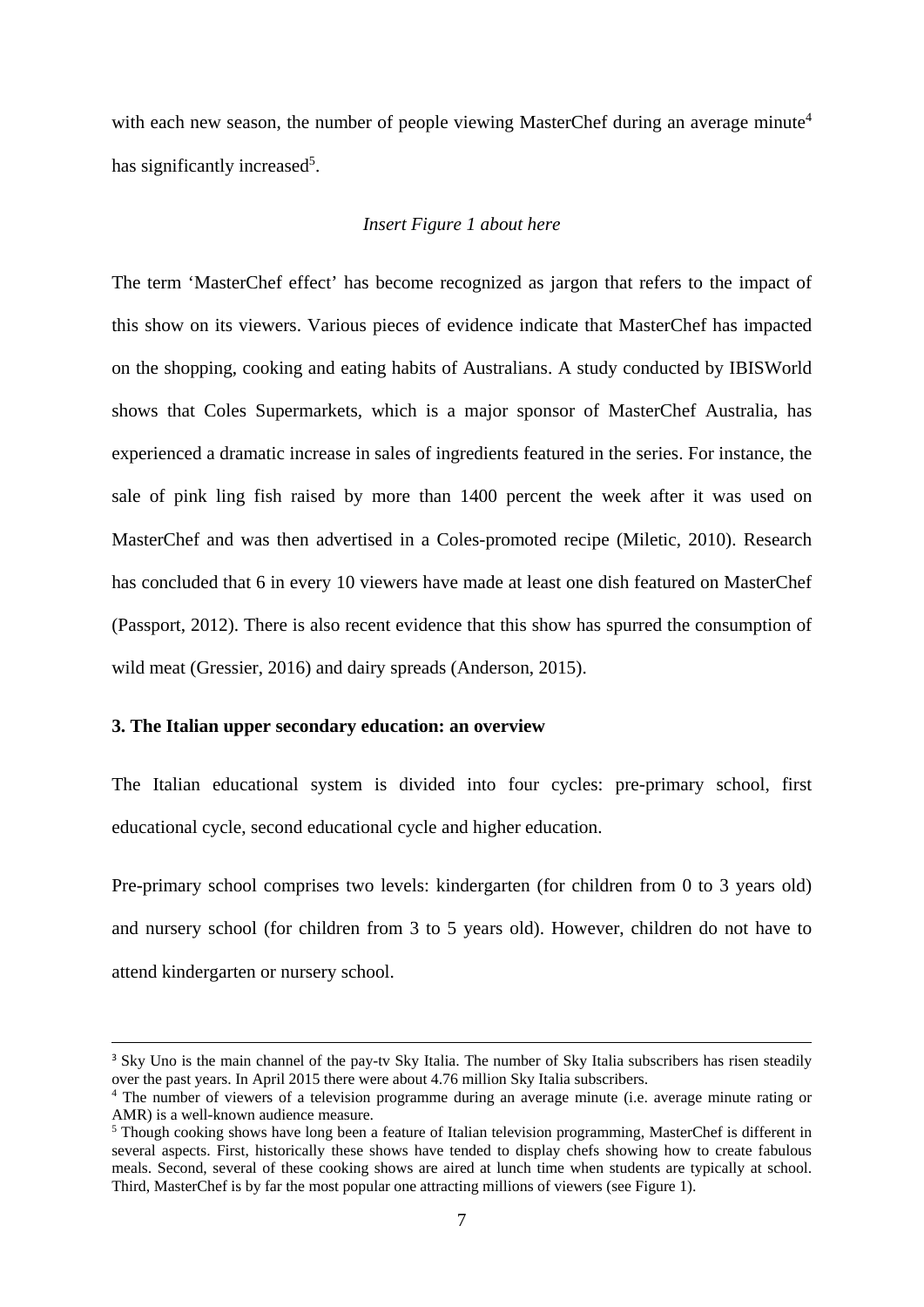The first educational cycle is compulsory and includes primary and lower secondary education. This cycle takes 8 years: 5 years of primary education and 3 years of lower secondary school.

The second educational cycle is made up of the upper secondary school. On completion of lower secondary education, students, who are aged approximately 14, must choose the upper secondary school they want to attend. There are 3 main types of upper secondary schools: 1) Academic-oriented Schools (Licei), which provide academic training to prepare students for tertiary education; 2) Technical Schools (Instituti Tecnici), which are designed to prepare students for technical occupations in the economic and technological fields; and 3) Vocational Schools (Instituti Professionali), which offer vocational training, and where classroom study is combined with practical experience. Each main type is divided into subtypes. Following the entry into force of Gelmini's reform in September 2010, there are 6 subtypes of Academic-oriented Schools, 11 sub-types of Technical Schools and 6 sub-types of Vocational Schools. The upper secondary school choice is mandatory for all students as school leaving age is 16. All sub-types of upper secondary schools last for 5 years.

Lower secondary school students are asked to decide which upper secondary school they want to attend about 5 months before completing the first educational cycle. Students can freely choose any school<sup>6</sup> and, provided there are sufficient places available, they may attend the school of their choice. Since February 2012, students can apply online and select the upper secondary school they want to go to. No information is given about the number of places available or whether the school is typically over or under subscribed. In addition to the preferred school, students can indicate up to two other schools they would like to attend. If a student is not accepted into his/her first school choice, his/her application will be considered

<sup>6</sup> There are no admission restrictions for any upper secondary school.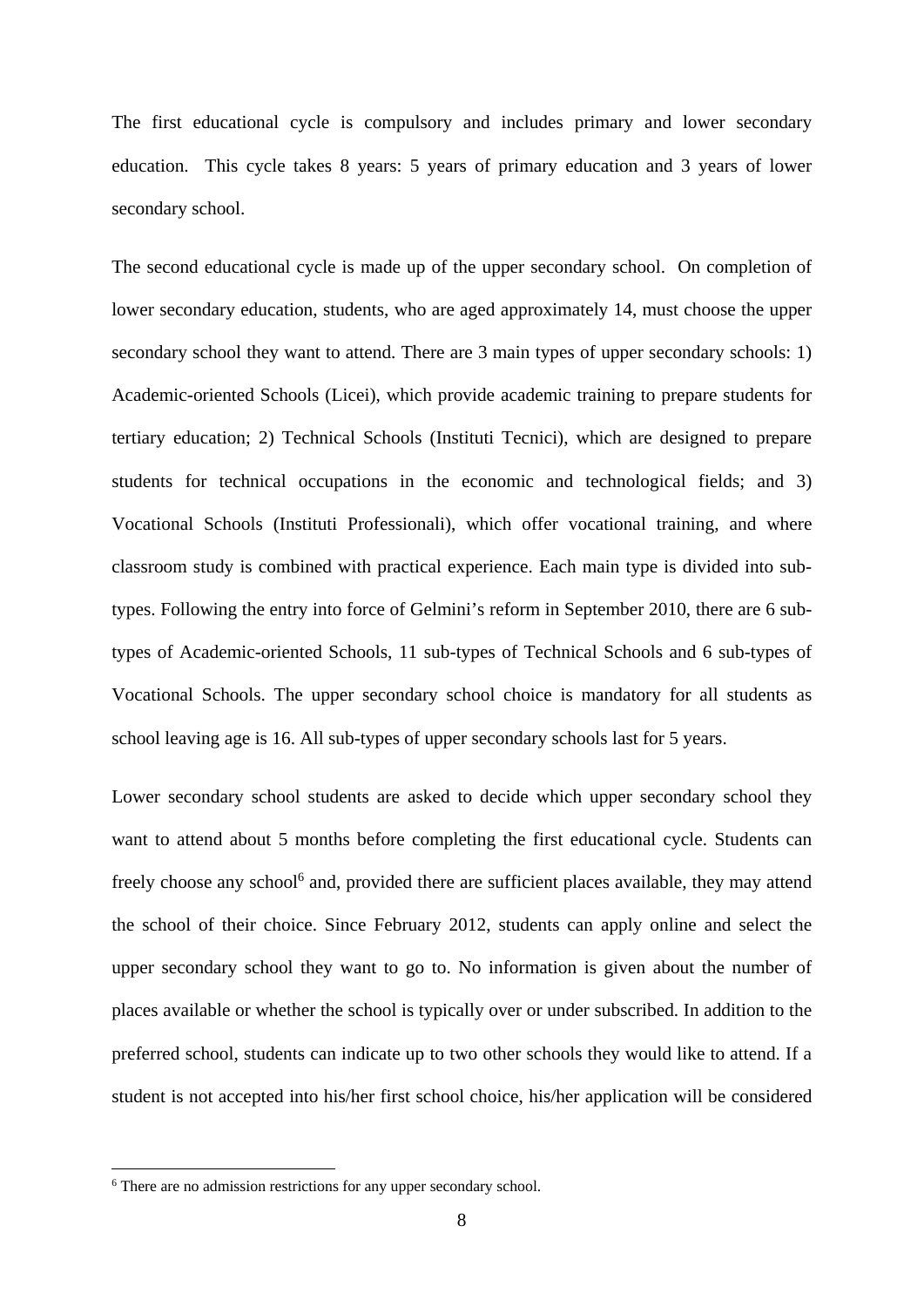by the other two schools. Admission criteria are set by the governing body of each school. Typically, siblings get priority as well as children living in the catchment area of the school.

The best educational path for students who aspire to become chefs is to attend the sub-type of Vocational schools that is specialised in hospitality and catering (Istituto Professionale - Servizi per l'enogastronomia e l'ospitalità alberghiera)<sup>7</sup>. Although no formal qualification is required to become a chef, a vocational qualification in hospitality and catering helps students to gain some of the skills and knowledge needed in the job. Furthermore, hospitality and catering schools tend to have links and collaborations with leading chefs associations and principal figures from the world of gastronomy. Attending hospitality and catering schools is an increasingly popular choice among students in Italy<sup>8</sup>. In 2014 these schools were the second most selected sub-type of upper secondary schools after scientific Academic-oriented schools (Licei Scientifici). In Italy in 2015 there were 262 hospitality and catering schools and they were fairly evenly distributed across regions. In recent years, many of these schools have increased the number of places offered in an attempt to accommodate the higher demand.

Parental advice is one of the most important factors affecting the upper secondary school choice<sup>9</sup>. Given that MasterChef attracts large audiences, one should note that this programme has the capacity to influence teenagers as well as their parents. Therefore, not only may MasterChef encourage young people to pursue a career in food after lower secondary school, but it may also persuade parents that this is a good choice. The increased respectability of the chef profession, resulting from the success of this show, may make parents more open to the

 $^7$  In Italy there are no tertiary education programmes in hospitality and catering.<br><sup>8</sup> Between the academic years 2011/12 and 2014/15 the perceptage of final year.

<sup>&</sup>lt;sup>8</sup> Between the academic years 2011/12 and 2014/15 the percentage of final year lower secondary school students choosing a hospitality and catering school as their preferred upper secondary school out of all final year lower secondary school students increased from 7.54 percent to 8.7 percent.

<sup>&</sup>lt;sup>9</sup> This is reflected by the fact that in Italy parental characteristics (e.g. parental education and socio-economic status) are found to exert a great impact on the type of upper secondary school attended (Checchi and Flabbi, 2006).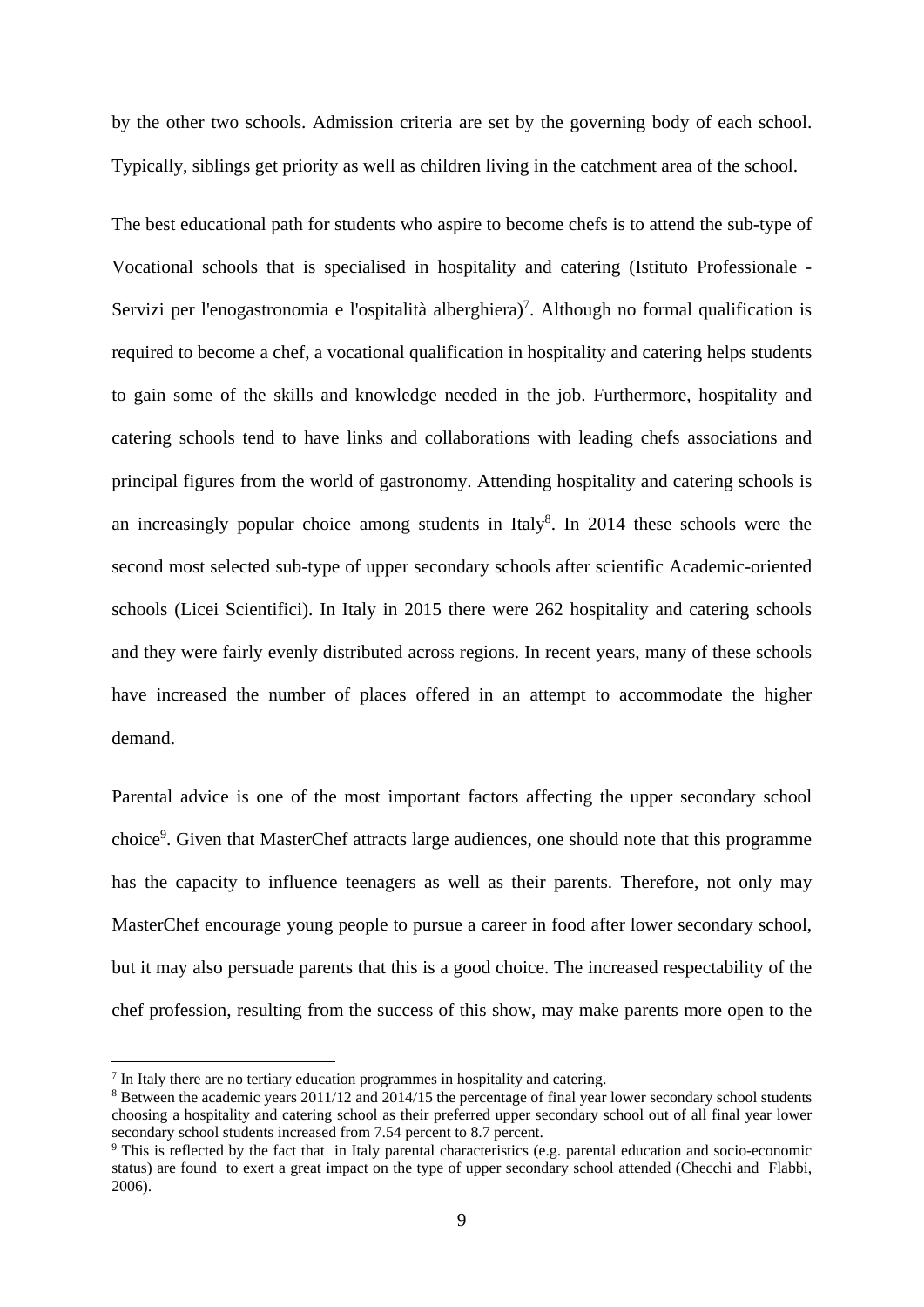possibility of their children choosing this career path. Alternatively, it is possible that following the viewing of MasterChef parents may even attempt to convince their children to become chefs.

#### **4. Methodology, data and variables**

This study employs a balanced panel dataset of  $18$  regions<sup>10</sup> covering the period from 2011 to 201511. Four seasons of MasterChef were broadcasted during this period, i.e. one each year. Timing may play an important role here. Students selected the upper secondary school they wished to attend shortly after the end of MasterChef or when this programme was still being broadcast<sup>12</sup>. This consideration is relevant as it may lead to a stronger influence of MasterChef on students' educational choice. In order to investigate whether the release of MasterChef has affected students' decision to study at hospitality and catering schools, the following model is estimated:

$$
y_{it} = \beta_o + \beta_1 Masterchefaudience_{it} + \beta_2 YUN_{it-1} + \beta_3' X_{it-1} + Y_t + R_i + \varepsilon_{it} \quad (Eq. 1)
$$

where the subscript i indexes regions and the subscript t indexes years.  $y_{it}$  is the percentage **of final year lower secondary school students choosing a hospitality and catering school as their preferred upper secondary school** out of all final year lower secondary school students. *Masterchefaudience<sub>it</sub>* denotes the **percentage of people watching MasterChef** during an average minute out of the total viewing audience<sup>13</sup>.  $YUN_{i-1}$  refers to **youth unemployment rate** (the number of unemployed 18-24 year-olds divided by the youth labour

<sup>&</sup>lt;sup>10</sup> Two Italian regions (i.e. Trentino Alto Adige and Valle d'Aosta) are excluded from the analysis as in these regions the process through which students choose the upper secondary school they want to attend is different from that used in the rest of Italy.

<sup>&</sup>lt;sup>11</sup> There are two reasons why earlier data cannot be used. First, as mentioned in Section 2, MasterChef started in Italy in September 2011. Second, as outlined in Section 3, the release of season 1 of MasterChef coincided with the introduction of an online procedure for applying for a place at upper secondary school.

 $12$  In 2012 students selected their preferred upper secondary school about one month and half after the end of season 1 of MasterChef. As regards seasons 2, 3 and 4, this decision was taken when MasterChef was still being broadcast (approximately 2 months after the start of the series).

<sup>&</sup>lt;sup>13</sup> The total viewing audience is made up by individuals aged 4 or over.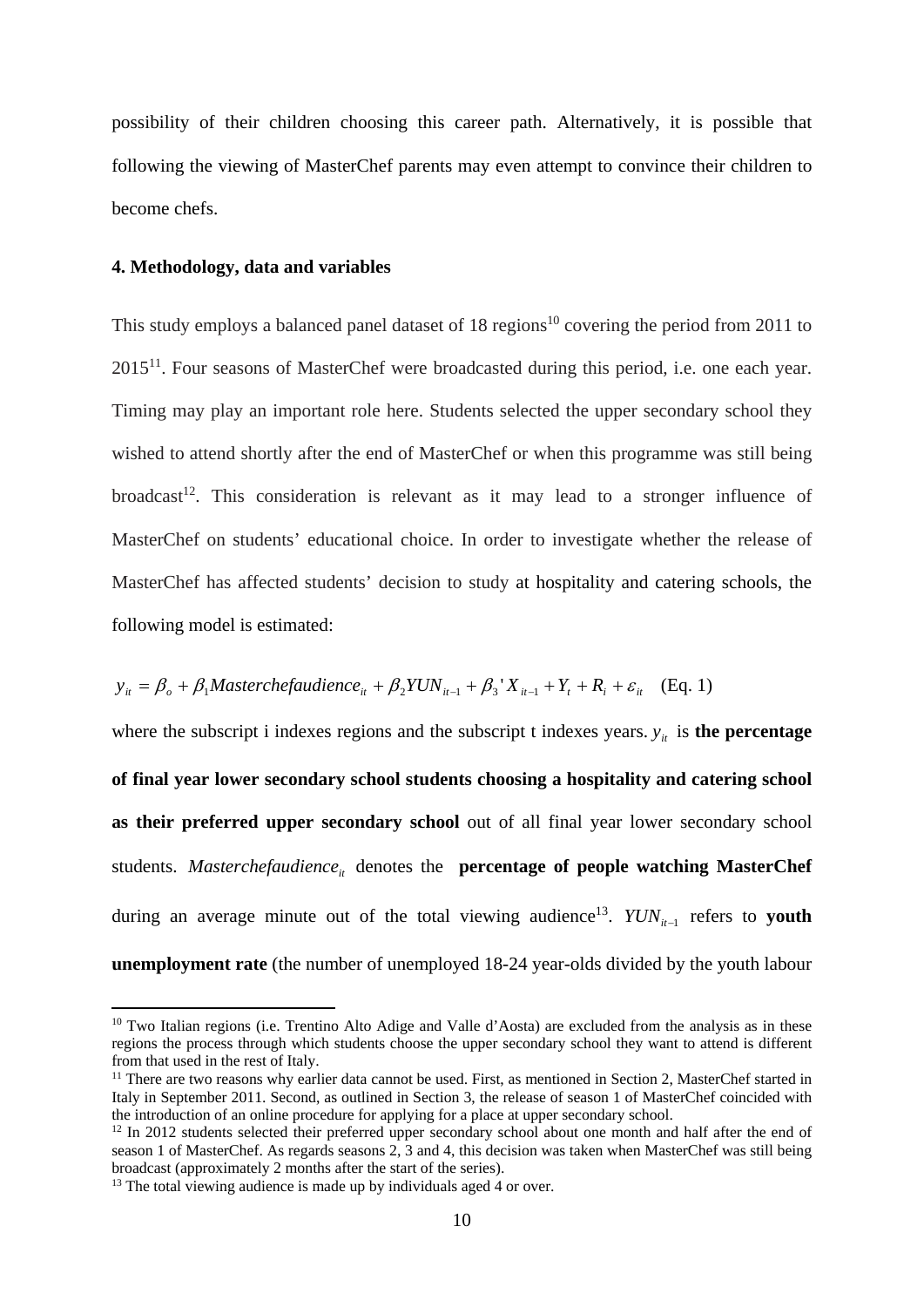force). It is a measure of general labour market prospects for young individuals.  $X_{i-1}$  is a vector comprising 3 different time-variant measures of labour market prospects for chefs and food service professionals. These are:

**Percentage of workers in hospitality and catering=** workers employed in the hospitality and catering industry out of the total workers.

**Percentage of newly founded firms in hospitality and catering= newly founded firms in** the hospitality and catering industry out of the total newly founded firms.

**Percentage of seasonal workers that firms in hospitality and catering plan to recruit during next year**= Seasonal workers that firms in the hospitality and catering industry plan to recruit during next year out of the total seasonal workers who are planned to be recruited during next year.

Following the approach of previous studies (see, for instance, Edin and Holmlund, 1993), all the measures of labour market prospects have been lagged one year. In other words, it is hypothesized that students' formation of their expectations of the labour market situation starts one year before they actually enrol.

While *Y*, is a year-specific effect, *R<sub>i</sub>* is a region-specific intercept. The year dummy variables pick up the impact of time-varying omitted determinants that are common across regions. For instance, following the success of MasterChef more food-related programmes have been broadcast by Italian television in recent years. MasterChef junior is, for example, a spin-off of MasterChef and the first Italian version of this series was aired across the entire country in 2014. The region intercepts, often referred to as fixed effects, account for unobserved characteristics that differ across regions but remain constant over time. For instance, historically, Italian regions have different levels of supply of tourism-related services such as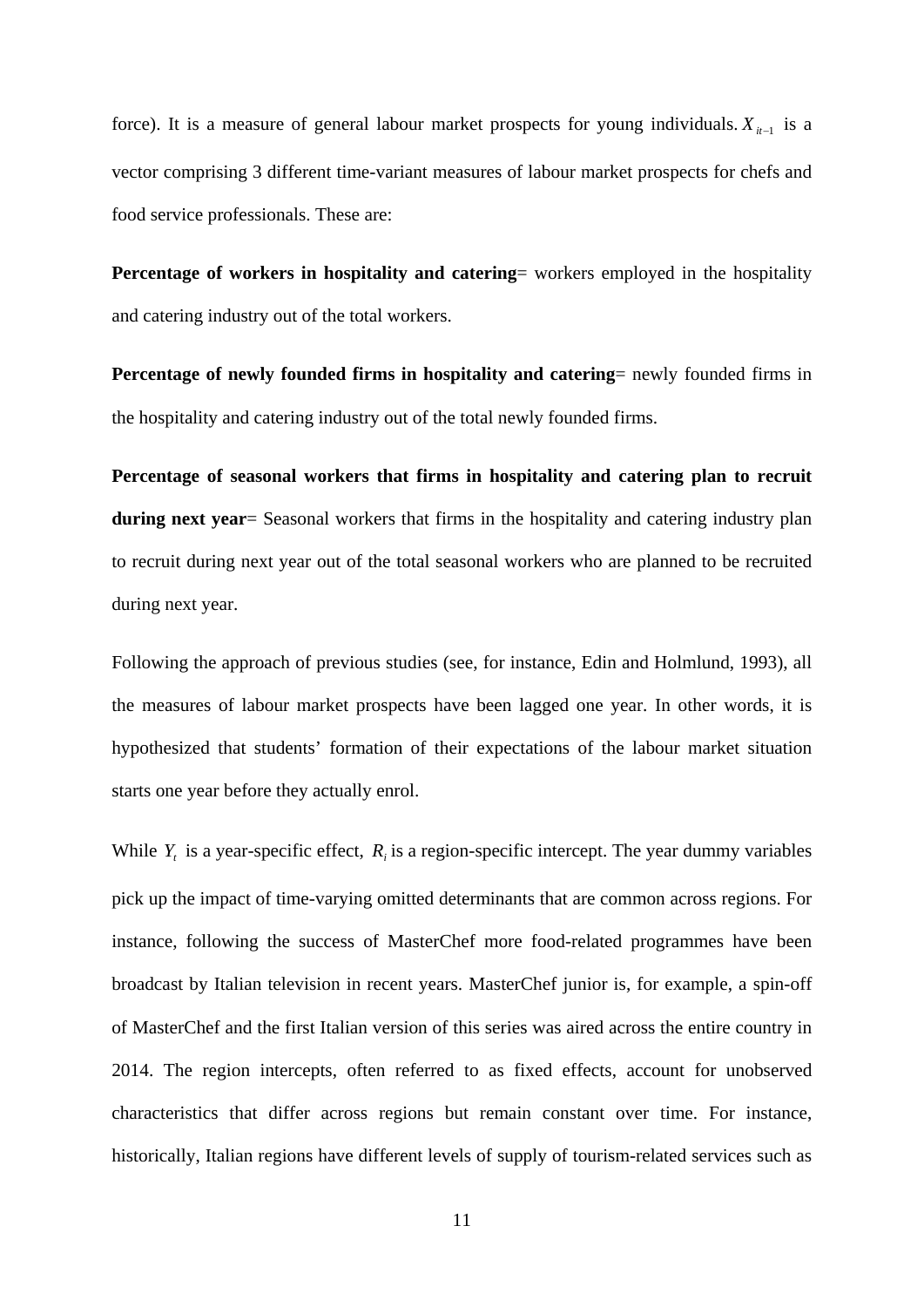hotels, restaurants and resorts. This could have led to persistent differences in the demand for vocational education in hospitality and catering across them.  $\varepsilon$ <sub>*i*</sub> is the error term with the classical main assumptions $14$ .

 $\beta_1$  is the coefficient of interest and measures the percentage point increase in the percentage of final year lower secondary school students willing to attend hospitality and catering schools attributable to a one percentage point increase in thepercentage of people watching MasterChef. It captures the extent to which students have taken inspiration for studying hospitality and catering from MasterChef including the potential influence exerted by their parents also triggered by the viewing of MasterChef (see last paragraph of Section 3)

Nevertheless, one problem with the estimates of Eq. (1) is that they do not account for confounding factors that change over time within regions except to the extent that these are picked up by our parsimonious set of time-variant covariates. In an attempt to address this issue, following the approach of Hinrichs (2012), a vector of region-specific linear time trends  $(R, *t)$  is added to the model. In light of this, the following model is estimated:

$$
y_{it} = \beta_o + \beta_1 Masterchefaudience_{it} + \beta_2 YUN_{it-1} + \beta_3 X_{it-1} + Y_t + R_i + R_i * t + \varepsilon_{it} \quad (Eq. 2)
$$

An important advantage of the panel data method is that it makes use of both the time and cross-section dimensions of the data. Variation across units and over time is used to explain the outcome variable. Additionally, pooling is especially useful in situations where the number of units is modest and the length of the time period is short (Zahariadis, 1997). On the other hand, one disadvantage of our analysis is that aggregate (i.e. regional) data do not contain information on student age, gender and socio-economic background.

<sup>&</sup>lt;sup>14</sup>  $E(\varepsilon_{ii}) = 0$ ;  $E(\varepsilon_{ii}^2) = \sigma^2$ ; and  $E(\varepsilon_i, \varepsilon_i) = 0$ , that is mean zero, constant variance and zero covariance. In light of these assumptions, it is well-known that the OLS (Ordinary Least Squares) estimator is the best linear unbiased estimator.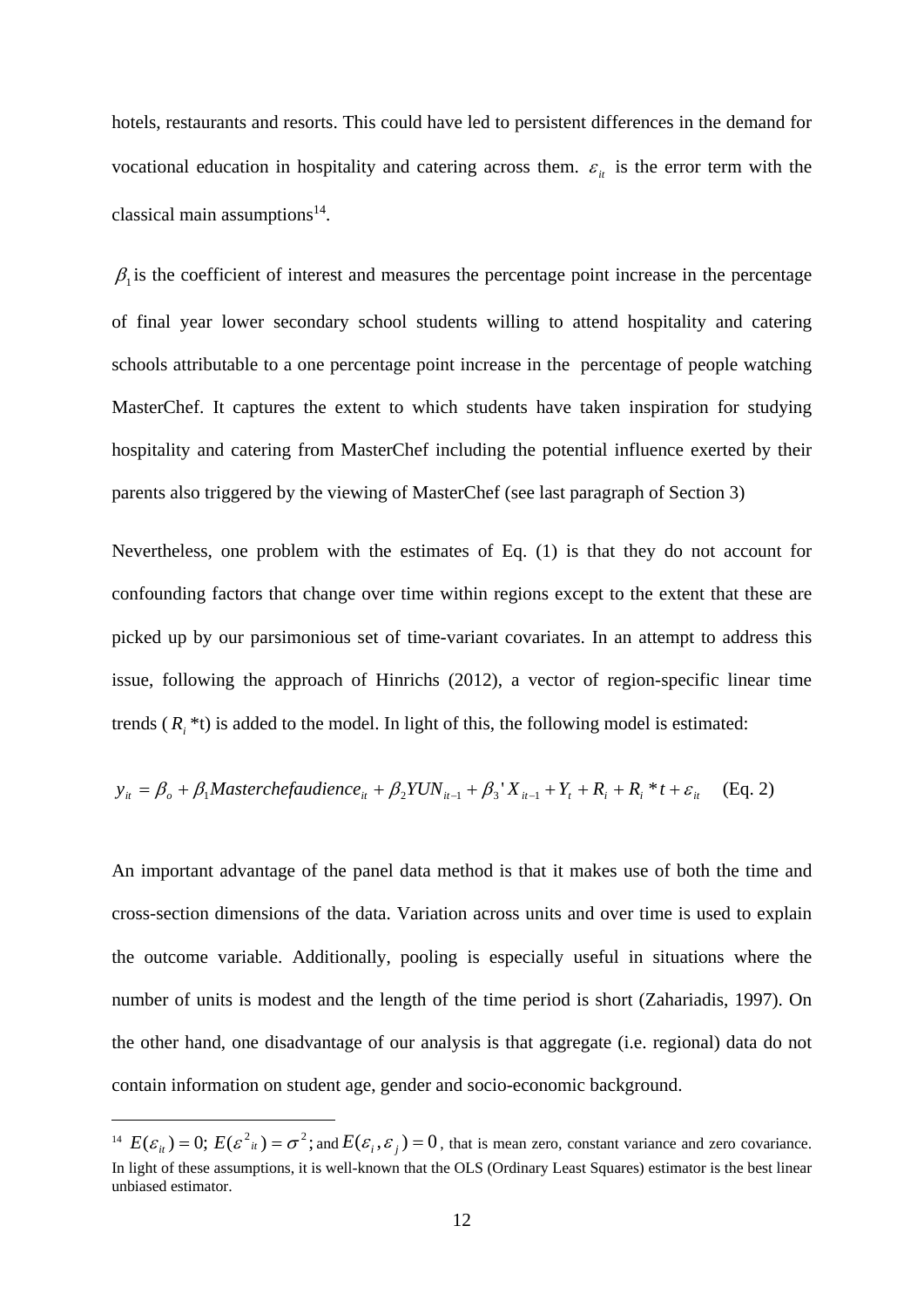Data on the number of final year lower secondary school students who have chosen a hospitality and catering school as their preferred upper secondary school come from the Ministry of Education and Research (MIUR). Data on the total number of final year lower secondary school students are also from the MIUR.

The data source for unemployment rate for individuals aged between 18 and 24 is the Italian Institute of National Statistics (ISTAT).

Data on the number of people watching MasterChef during an average minute for seasons 1 to 4 are provided by Sky Italia.

Data on seasonal workers that firms in the hospitality and catering industry plan to recruit during next year out of the total seasonal workers who are planned to be recruited during next year are from the Excelsior database<sup>15</sup>.

Data on the different measures of labour market prospects for chefs and food service professionals are from the Italian Federation of Restaurants, Bars and Hotels (FIPE).

Table 1 provides descriptive statistics for the all variables used in the analysis. It shows that there is sufficient cross sectional variation in the sample to justify the use of panel data techniques. For all the variables except one (i.e. percentage of seasonal workers that firms in hospitality and catering plan to recruit during next year), the standard deviation between regions in the 4 years under examination is higher than that observed within a region over the 4 years.

#### *Insert Table 1 about here*

<sup>&</sup>lt;sup>15</sup> The Excelsior database is maintained by Unioncamere Nazionale, which is the Union of the Italian Chambers of Commerce. It can be accessed at http://excelsior.unioncamere.net/xt/geoChooser/scegli-archivio.php (consulted 20 December 2015).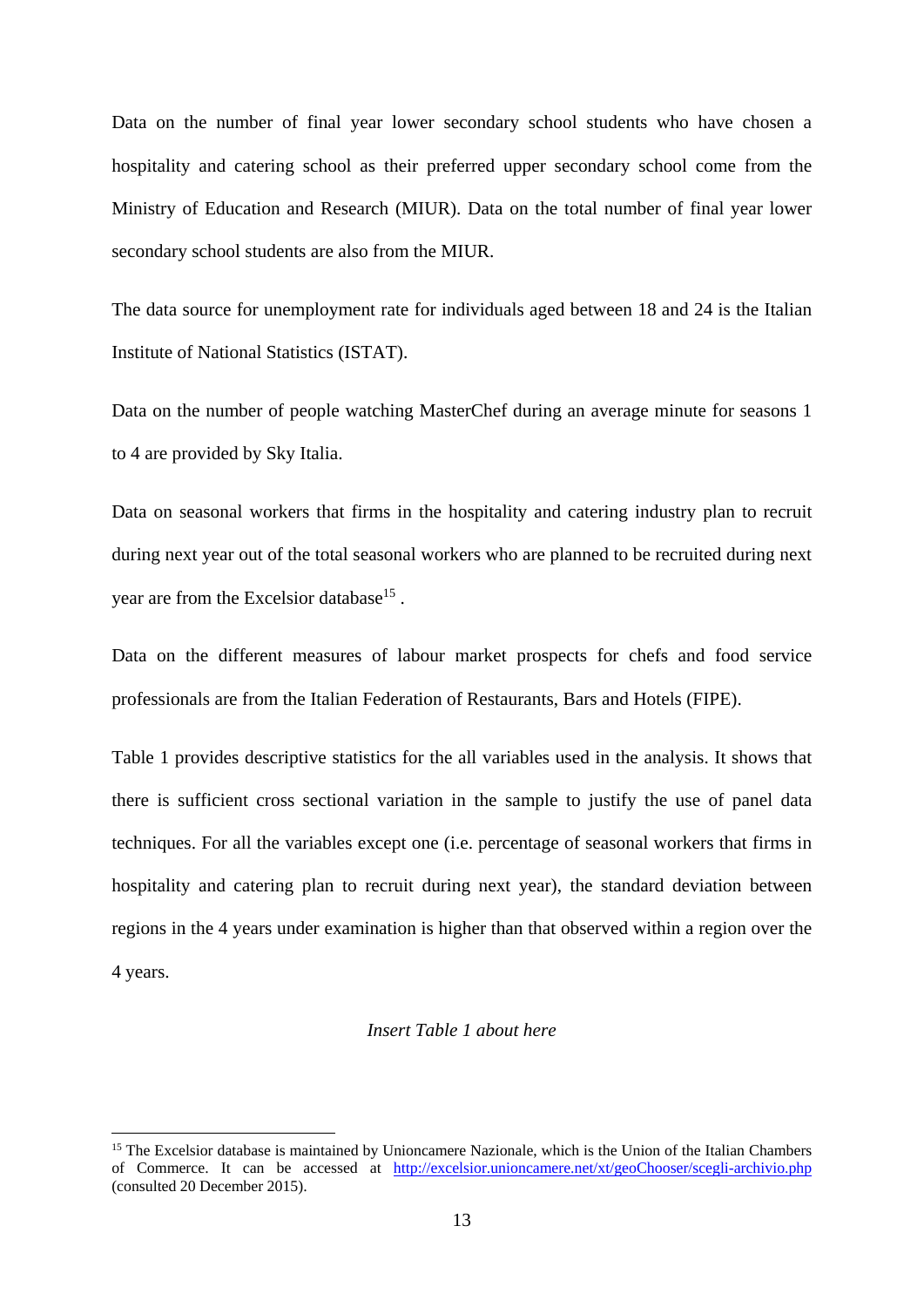#### **5. Empirical results**

Before presenting and discussing the estimates of our models, it is important to check for multicollinearity in the explanatory variables. Specifically, one problem regards the possibility that there is a strong correlation between the various measures of labour market prospects included in the models. To address this issue, a test for multicollinearity is performed<sup>16</sup>. The results, which are reported in Table 2, indicate that multicollinearity among variables is not a serious concern in this study. The values of the variable inflation factor (VIF) for the explanatory variables are less than or equal to 1.65, under the recommended cut point of 2 to rule out problems with multicollinearity (Rabe-Hesketh and Everitt, 2006)

#### *Insert Table 2 about here*

The results for Eq.  $(1)^{17}$  are reported in Column 1 of Table 3. The coefficient on the percentage of seasonal workers that firms in hospitality and catering plan to recruit during next year is positive and statistically significant at 1 percent level. A higher proportion of workers to be employed in this industry provides a great incentive for students to enrol at hospitality and catering schools. The coefficients on the two other measures of labour market prospects for chefs and food service professionals have the expected positive sign and are statistically significant at the 10 percent level. The results suggest also that a higher youth unemployment rate discourages students from choosing to attend catering and hospitality schools. It is possible that the worsening of general labour market conditions may push students to plan to stay longer in education, and hence they may favour academic-oriented schools (those preparing for tertiary education) as opposed to vocational schools. Nevertheless, this effect is not statistically significant.

#### *Insert Table 3 about here*

<sup>16</sup> The STATA collin command is used.

<sup>&</sup>lt;sup>17</sup> The STATA xtreg, fe command is used.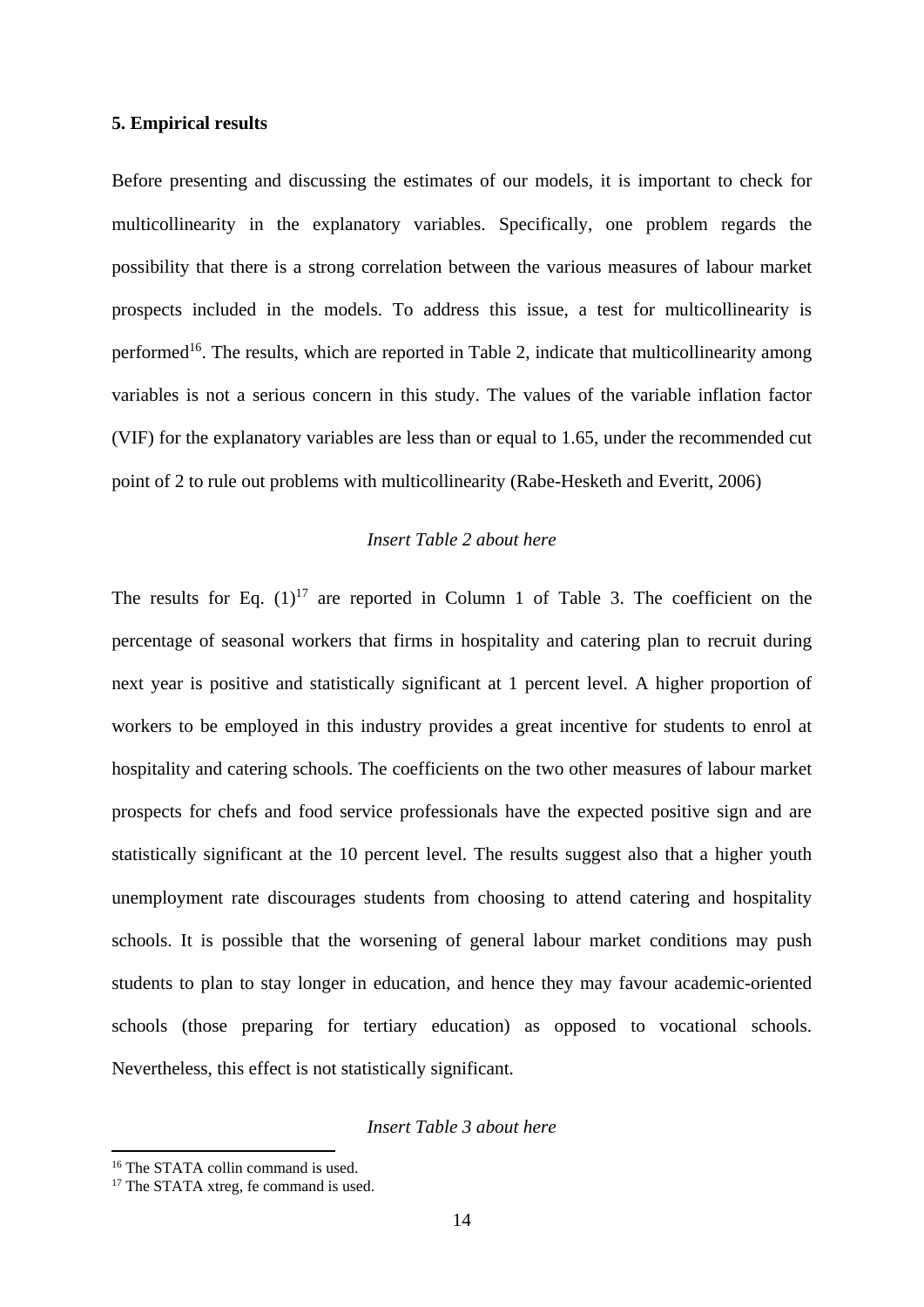Moving on to the primary variable of interest of this study, the results provide evidence supporting the proposition that MasterChef influences the upper secondary school choice made by final year lower secondary school students. The coefficient on the **percentage of people watching MasterChef** is statistically significant and positive, implying that increased viewing of MasterChef is associated with a higher proportion of students willing to study at hospitality and catering schools. Specifically, an increase in the average proportion of people watching MasterChef of 1 percentage point is associated with an increase of 0.292 percentage point in the share of final year lower secondary school students choosing a hospitality and catering school as their preferred upper secondary school.

Though, as outlined in Section 3, there are plausible theoretical arguments for including a full set of year dummies in the model, they are not found to be jointly statistically significant at conventional levels (the result of the F-test is reported at the bottom of Column 1). In light of this, the equation is re-estimated without year dummies in order to preserve degrees of freedom. The new estimates are presented in Column 2 of Table 3. The estimated coefficient on the percentage of people watching MasterChef is still statistically significant at the 5 percent level, though its size becomes smaller than that reported in Column 1. Additionally, the coefficient on youth unemployment rate is now statistically significant.

Estimates of Eq. (2) are shown in Column 3 of Table  $3^{18}$ . Both the magnitude and the standard error of the coefficient related to MasterChef's audience increase with the inclusion of region-specific trends. However, it is important to note that this coefficient is still positive and statistically significant at conventional levels.

Next, the Hausman test is performed to test whether the fixed effects model is more appropriate than a random effects model (Hausman and Taylor, 1981). The null hypothesis of

 $18$  Year dummies are again excluded from the specification as they are found not jointly statistically significant. The F-statistic value is 0.20 and the corresponding p-value is 0.9.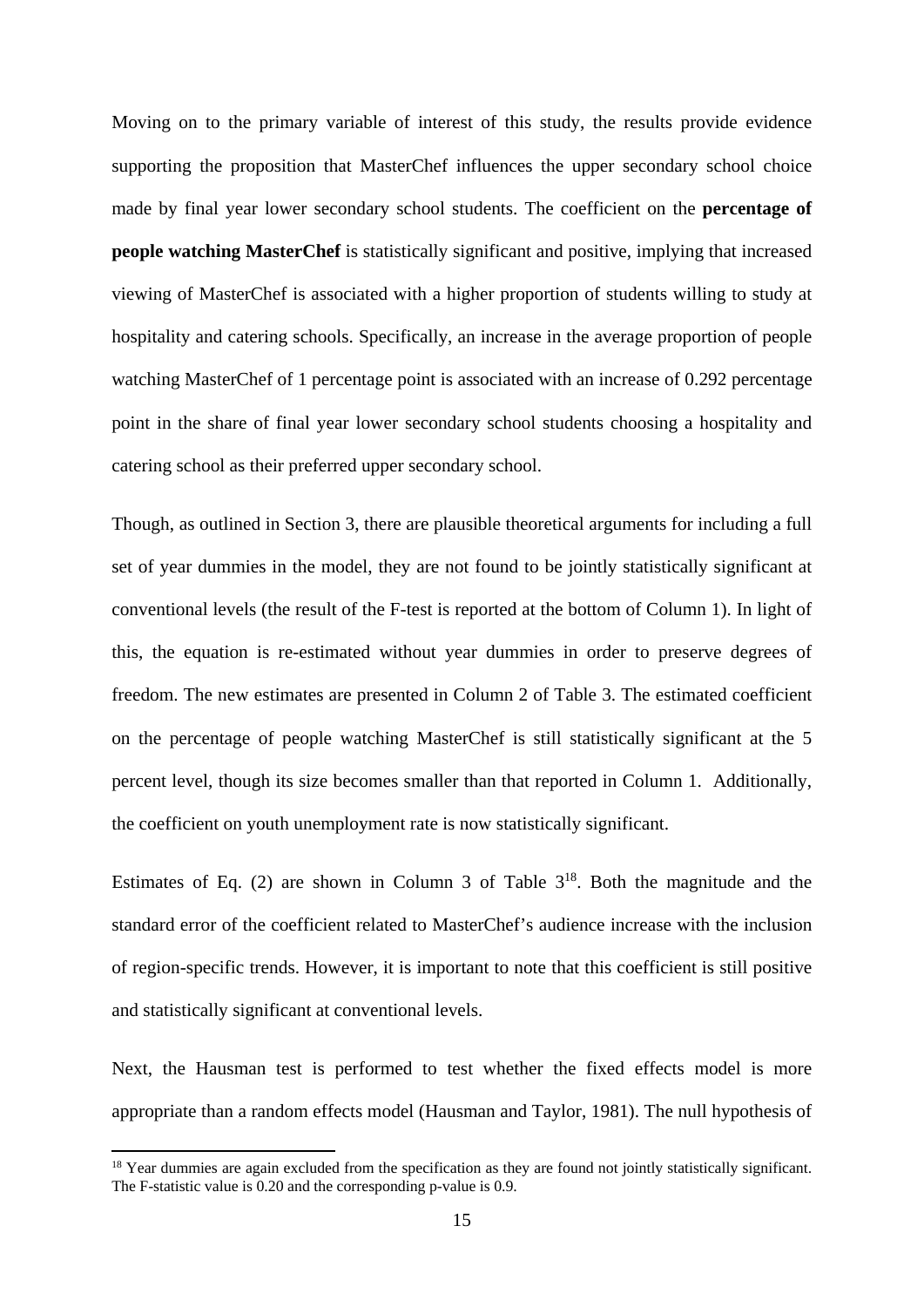this test is that the preferred model is random effects. This implies that region-specific effects are uncorrelated with independent variables included in the model, and hence coefficient estimates from the two models should turn out not to be statistically different. The test statistic, distributed as a  $\chi^2$  with 22 degrees of freedom (i.e. the number of coefficients in the model), is equal to 50.56 (p-value=0.00). This strongly rejects the null hypothesis that the coefficients are not statistically significant across the two models and therefore indicates a violation of the random-effects assumption. This confirms that the fixed effect model is more appropriate in this analysis.

Despite the suitability of the fixed effect regression model, a number of statistical properties need to be investigated as pooling data across regions and years may generate several estimation issues. To start with, potential cross-sectional dependence (also called contemporaneous correlation) is checked using the Pesaran Cross-Dependence test (CD). This test, which is asymptotically distributed as a standard normal and turns out to be efficient even in panels with small samples where the time dimension is short (Pesaran,  $2004$ ), verifies whether residuals are correlated across regions<sup>19</sup>. The result indicates that the null hypothesis of no cross-sectional dependence cannot be rejected (p-value=0.24). Second, the assumption of homoskedasticity may be violated in pooled cross-sectional times series regressions because of the structure of the data. As observed by Stimson (1985), size differences between units (here, regions) may induce heteroskedasticity. To check if heteroskedasticity is present, a modified Wald statistic for groupwise heteroskedasticity in the residuals of the fixed effect regression model is computed (Greene,  $2000)^{20}$ . The result of the test indicates that there is variation in the variance of the error terms (groupwise heteroskedasticity) as the null hypothesis can be rejected with a p-value of less than 1

<sup>&</sup>lt;sup>19</sup> This test is implemented via the STATA command xtcsd, pesaran abs.

<sup>&</sup>lt;sup>20</sup> This test is implemented via the STATA command xttest3.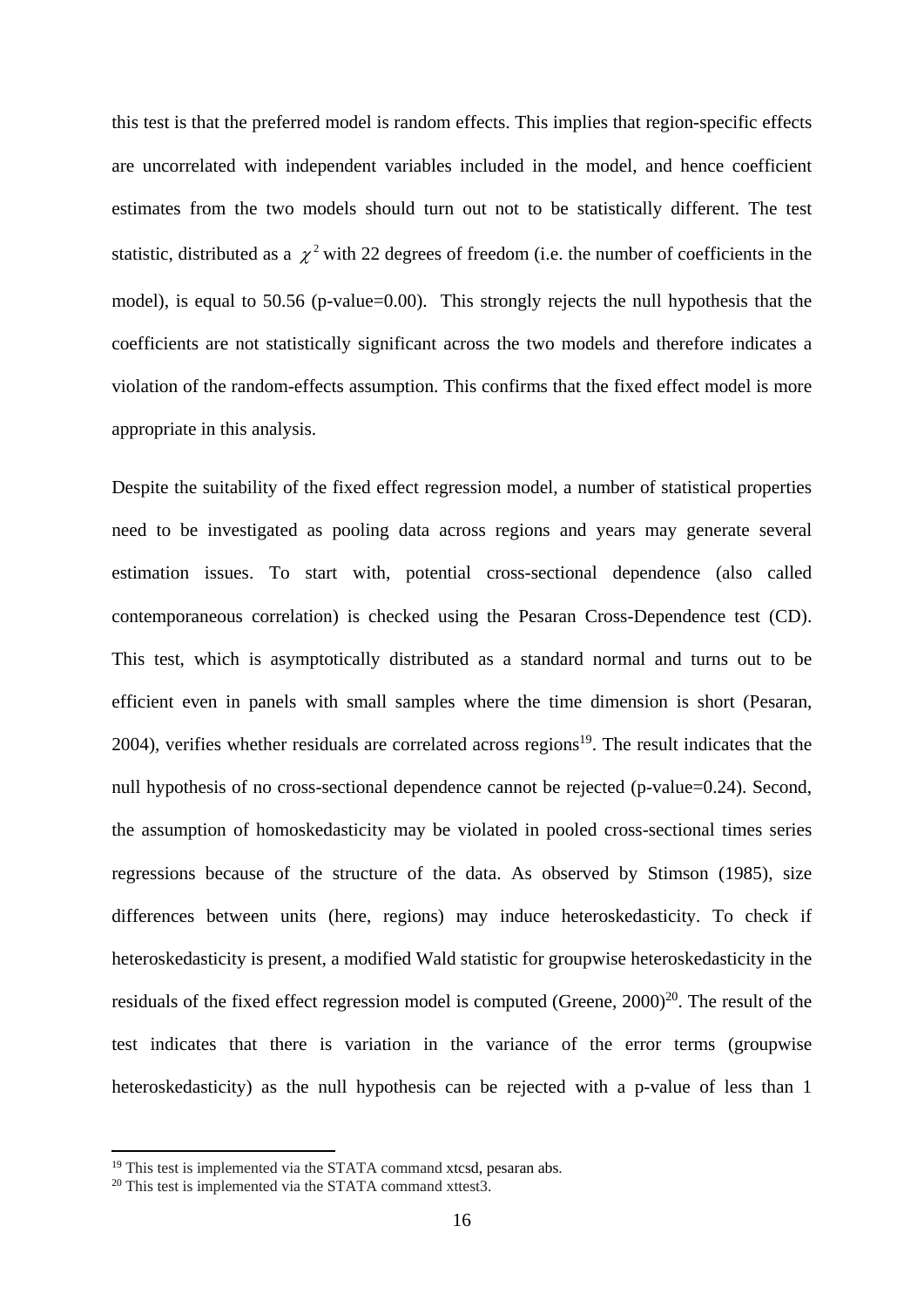percent. Third, in pooled data where the number of cross-sectional units is greater than the number of time periods (i.e.  $N > T$ ), as is the case in this piece of research, autocorrelation may be present. However, the Wooldridge test for autocorrelation in panel data (Wooldridge, 2002) results in a p-value of 29 percent, failing to reject the null hypothesis and concluding that there is no first-order serial correlation<sup>21</sup>.

Summing up all the results of these diagnostics, it is clear that the fixed effect model reported in Column 3 is heteroskedastic. To deal with this problem, Reed and Ye (2011), given that  $N > T$ , suggest to use Huber-White robust standard errors<sup>22</sup>. This model is therefore re-estimated, but this time Huber-White robust standard errors are computed .These estimates are presented in Column 4 of Table 3. When estimates are corrected for heteroskedasticity, the standard error of the majority of coefficients increases. This, for instance, affects the statistical significance of the parameter on the percentage of seasonal workers that firms in hospitality and catering plan to recruit during next year. However, this pattern does not occur with the coefficient on the percentage of people watching MasterChef given that its standard error slightly decreases (0.184 compared with 0.197).

<sup>&</sup>lt;sup>21</sup> This test is implemented in STATA using command xtserial.

<sup>&</sup>lt;sup>22</sup> An alternative way to deal with the problem of heteroskedasticity is to cluster standard errors at the region level. These estimates are not reported here as they are identical to those shown in Column 4 of Table 3.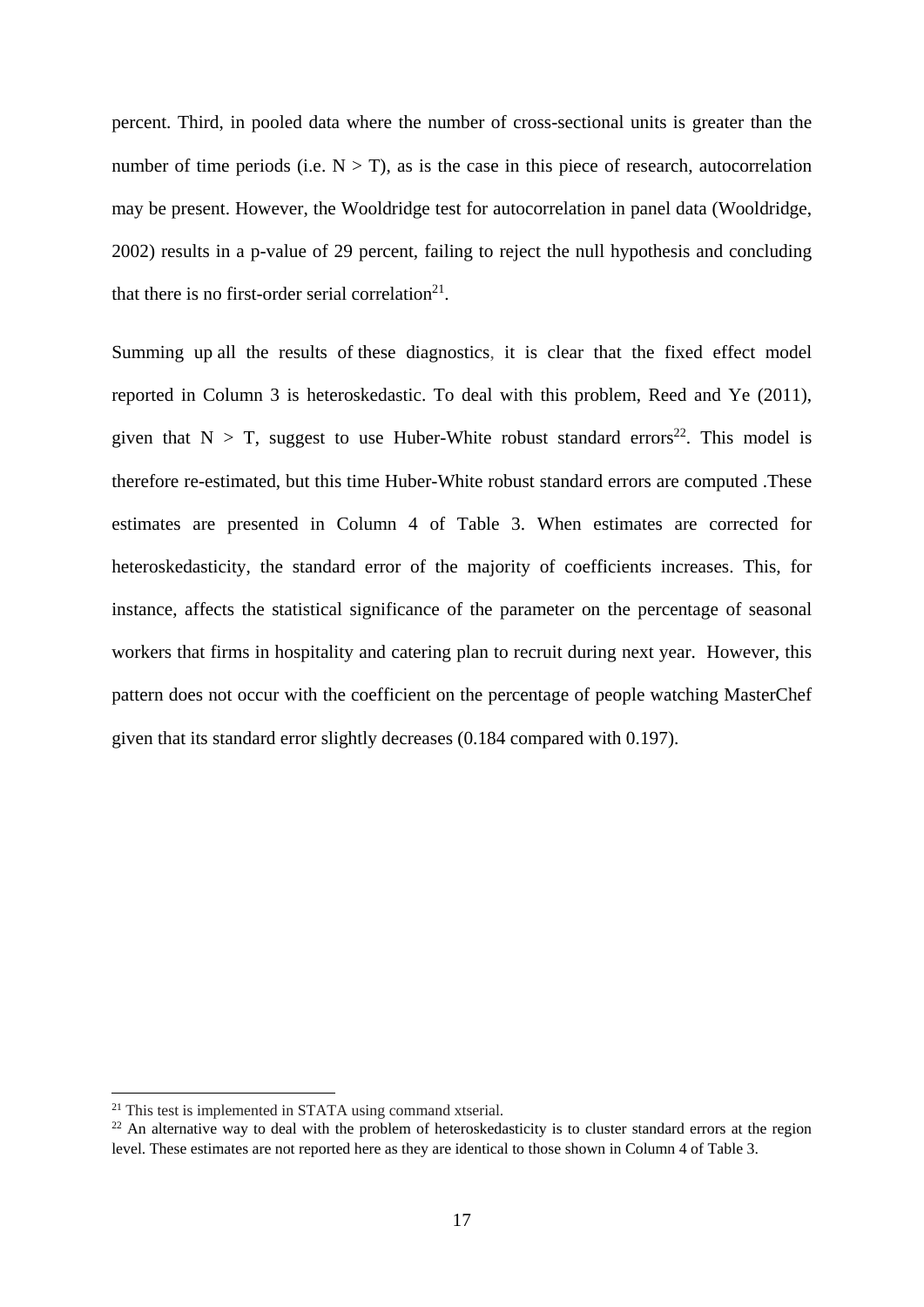#### **6. Concluding remarks**

Though there are many studies indicating that teenagers' educational choices and occupational aspirations are influenced by television role models, a limitation of this literature is that the evidence supporting this claim is suggestive but not compelling. This paper attempts to fill this gap by offering what appears to be the first systematic quantitative evidence about the effect of television exposure on teenage career aspirations.

The attention is focused here on MasterChef, a cooking reality programme providing the audience with a view of the food industry in which the chef profession emerges as a fulfilling, exciting and challenging career option. In recent years, in Italy, the growing popularity of this show has coincided with an increasing number of students who have chosen to attend vocational hospitality and catering schools. Using panel data methods and controlling for several potential confounding variables, the analysis attempts to disentangle the effect of MasterChef from the effect of other determinants of the decision to attend vocational hospitality and catering schools. The results provide evidence that there is a relationship between MasterChef's audience and youth's increased interest in studying hospitality and catering. Specifically, the estimates indicate that a 1 percentage point increase in the proportion of people watching MasterChef leads to an increase in the share of students willing to study at hospitality and catering schools of between 0.25 and 0.35 percentage points. For illustrative purposes, this would imply that if in 2015 an extra 19,005 people were watching MasterChef, the number of students applying for a place at hospitality and catering schools would be expected to increase between 116 and 162.

This finding suggests that popular television programmes like MasterChef may play an important role in complementing and supplementing government measures aimed at promoting vocational training among youths. These programmes are a relevant source of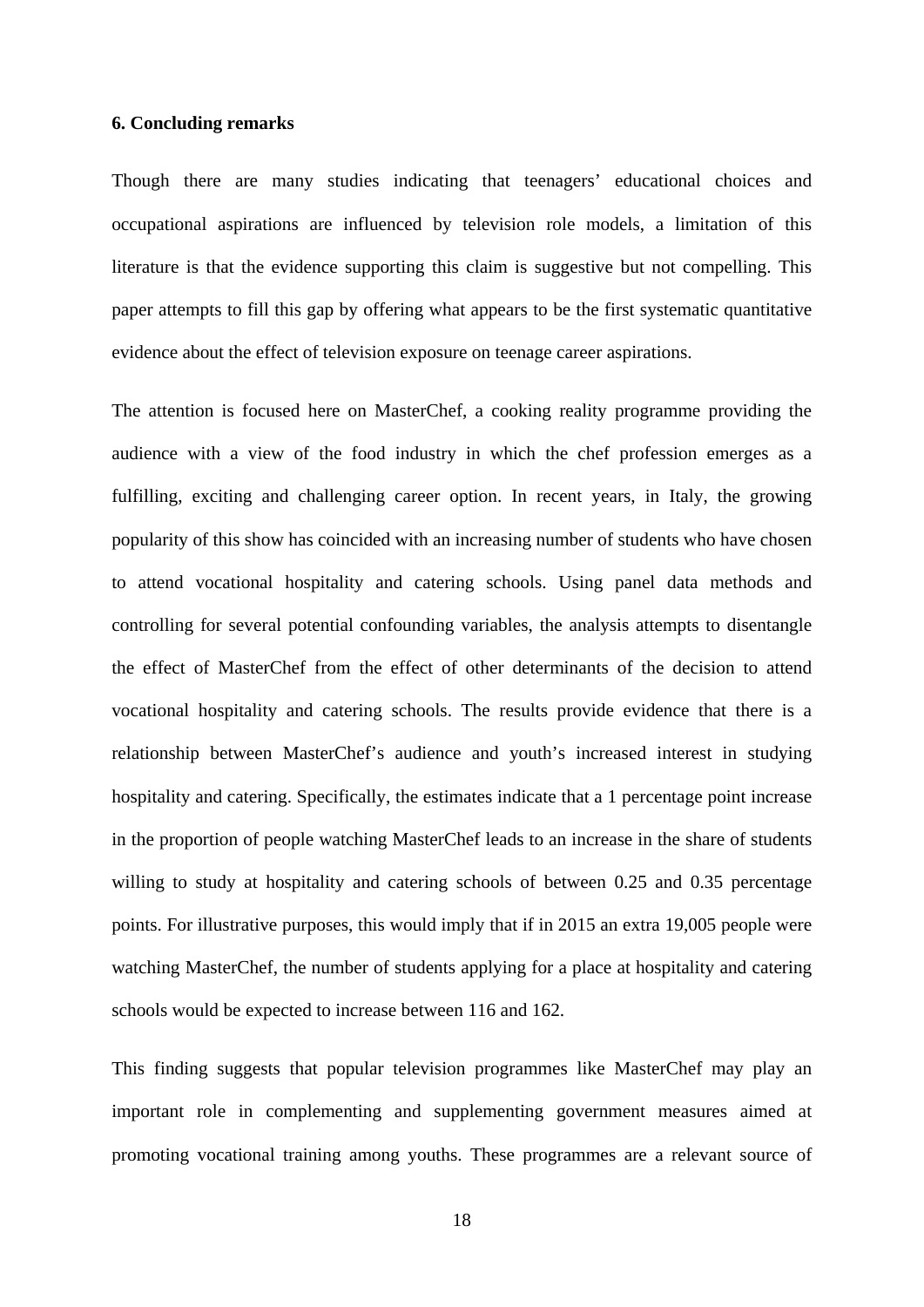occupational information for teenagers and may inspire them to pursue a career in subjects covered by vocational education and training. In particular, they may be a vehicle through which the image and the attractiveness of vocational education and training can be improved.

One limitation of this study is the small sample size. Although the data represent almost the entire Italian population (98 percent), the number of observations included in the regressions is small and this makes standard errors regrettable large. Future studies should use more disaggregated data (e.g. city-level) over a longer period of time<sup>23</sup>.

<sup>&</sup>lt;sup>23</sup> Unfortunately, the present study cannot do this as data at provincial level for MasterChef's audience are unavailable and, at the time of this paper, only 4 seasons of MasterChef Italy had been released.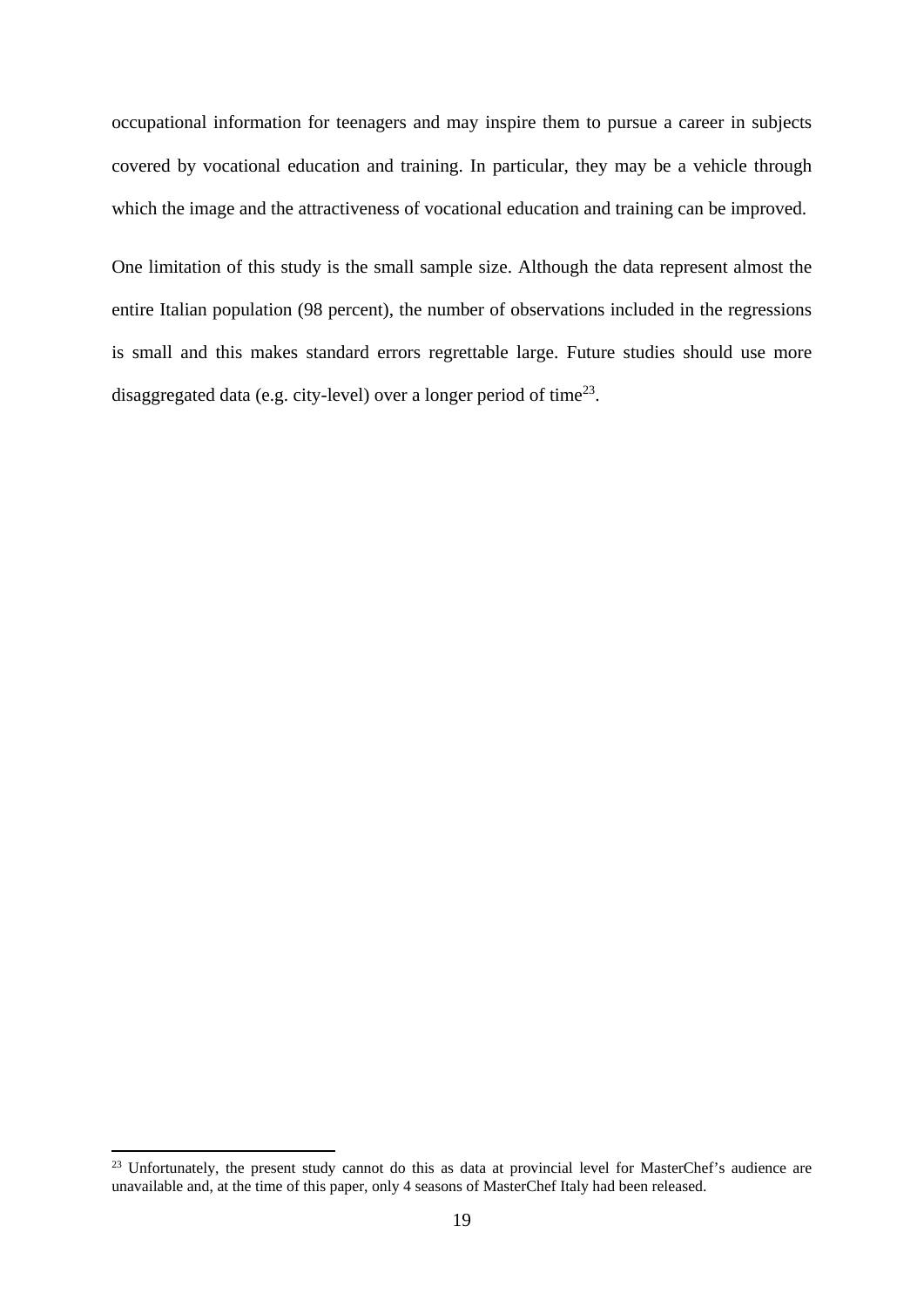#### **References**

Anderson, E. (2015) Dairy feels 'Masterchef effect. *Stock Journal*, 5 August. Available at: http://www.stockjournal.com.au/story/3296680/dairy-feels-masterchef-effect (consulted 20 December 2015).

Checchi, D. and Flabbi, L. (2006) Mobilità intergenerazionale e decisioni scolastiche in Italia. In: Ballarino, G. and Checchi, D. (eds.) *Sistema scolastico e diseguaglianza sociale*, Bologna: ilMulino.

Cohen, J. (2001) Defining identification: A theoretical look at the identification of audiences with media characters. *Mass Communication & Society* 4(3): 245–264.

Dowling, T. (2009) The grisly truth behind CSI degrees. *The Guardian*, 15 October. Available at: http://www.theguardian.com/education/2009/oct/15/csi-effect-forensic-science (consulted 20 December 2015).

Dunphy, P. (2008) *James Bond need not apply*. Available at: http://commanderbond.net/cw.cgi?action:Story&SID=2110 (consulted 20 December 2015).

Edin. P.-A. and Holmlund, B. (1993) *The Swedish wage structure: The rise and fall of solidarity wage policy?* NBER Research Working Paper No 4257.

Feilitzen, C. and Linne, O. (1975) Identifying with television characters. *Journal of Communication* 25(4):51–55.

Gerbner, G., Gross L., Morgan, M. and Signorelli, N. (1980) The "Mainstreaming" of America: Violence Profile No.11. *Journal of Communication* 30(3) 10-29.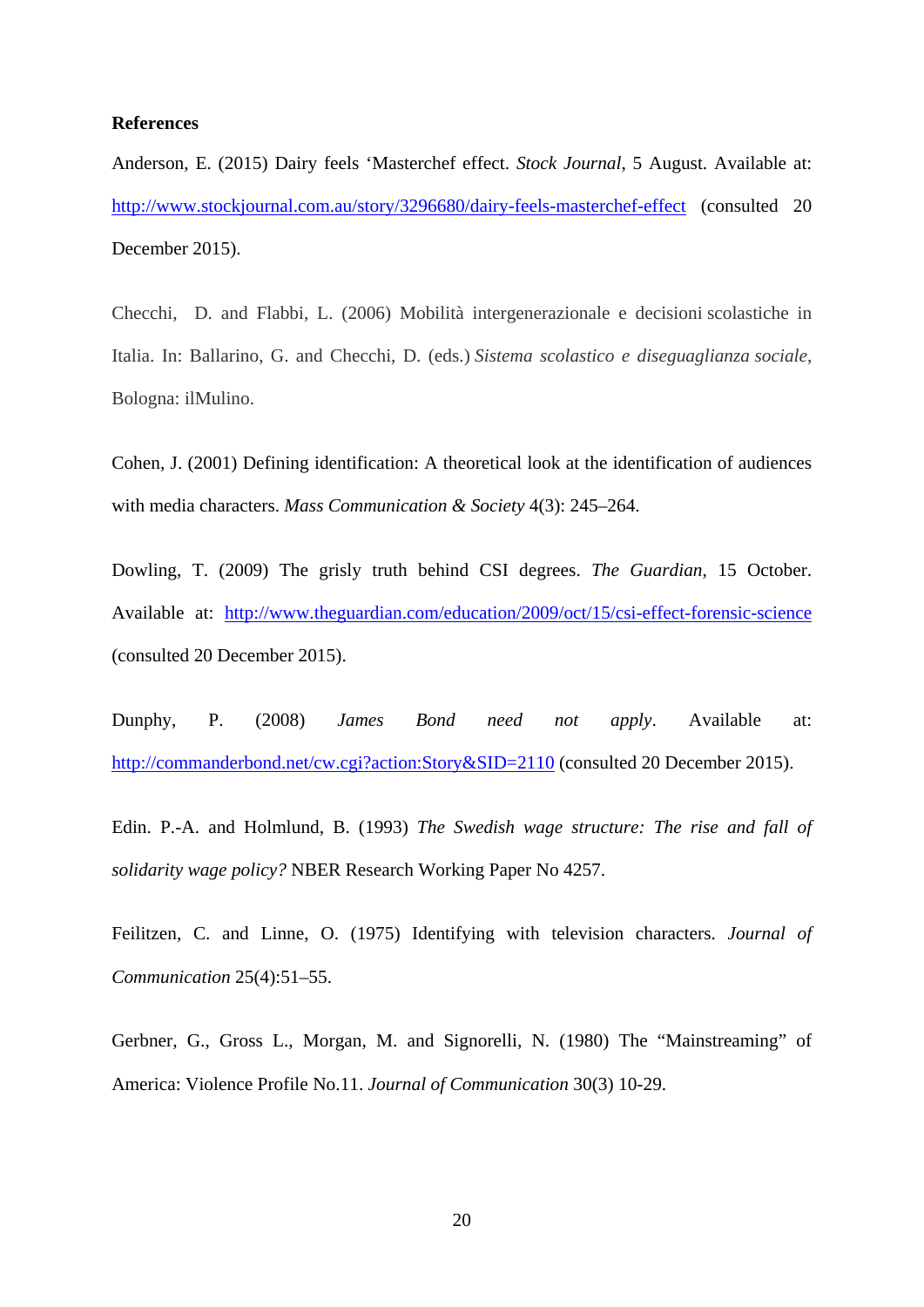Graves, S.B. (1982) The impact of television on the cognitive and affective development of minority children. In Berry GL and Mitchell-Kernan, C (eds) *Television and the socialization of the minority child*. New York: Academic Press, 37– 67.

Greene, W.H. (2000) *Econometric analysis* (Fourth Edition). Upper Saddle River, New Jersey: Prentice Hall.

Gressier, C. (2016) Going feral: Wild meat consumption and the uncanny in Melbourne, Australia. *The Australian Journal of Anthropology*, forthcoming.

Hausman, J.A. and Taylor, W. (1981) Panel data and unobservable individual effects. *Econometrica* 49(6): 1377-1398.

Hinrichs, P. (2012) The Effects of affirmative action bans on college enrollment, educational attainment, and the demographic composition of universities. *The Review of Economics and Statistics* 91(4): 712-722.

Hoffner, C.A., Levine, K.J., Sullivan, Q.E., Crowell, D., Pedrick, L. and Berndt, P. (2006) TV characters at work: Television's role in the occupational aspirations of economically disadvantaged youths. *Journal of Career Development* 33(1): 3-18.

Hoffner, C.A. (1996) Children's wishful identification and parasocial interaction with favorite television characters. *Journal of Broadcasting & Electronic Media* 40(3): 389–402.

Houck, M.M. (2006) CSI: Reality. *Scientific American*. 295(1): 84-89.

Huston, A.C., Wright, J.C., Fitch, M., Wroblewski, R. and Piemyat, S. (1997) Effects of documentary and fictional television formats on children's acquisition of schemata for unfamiliar occupations. *Journal of Applied Developmental Psychology* 18(4): 563–585.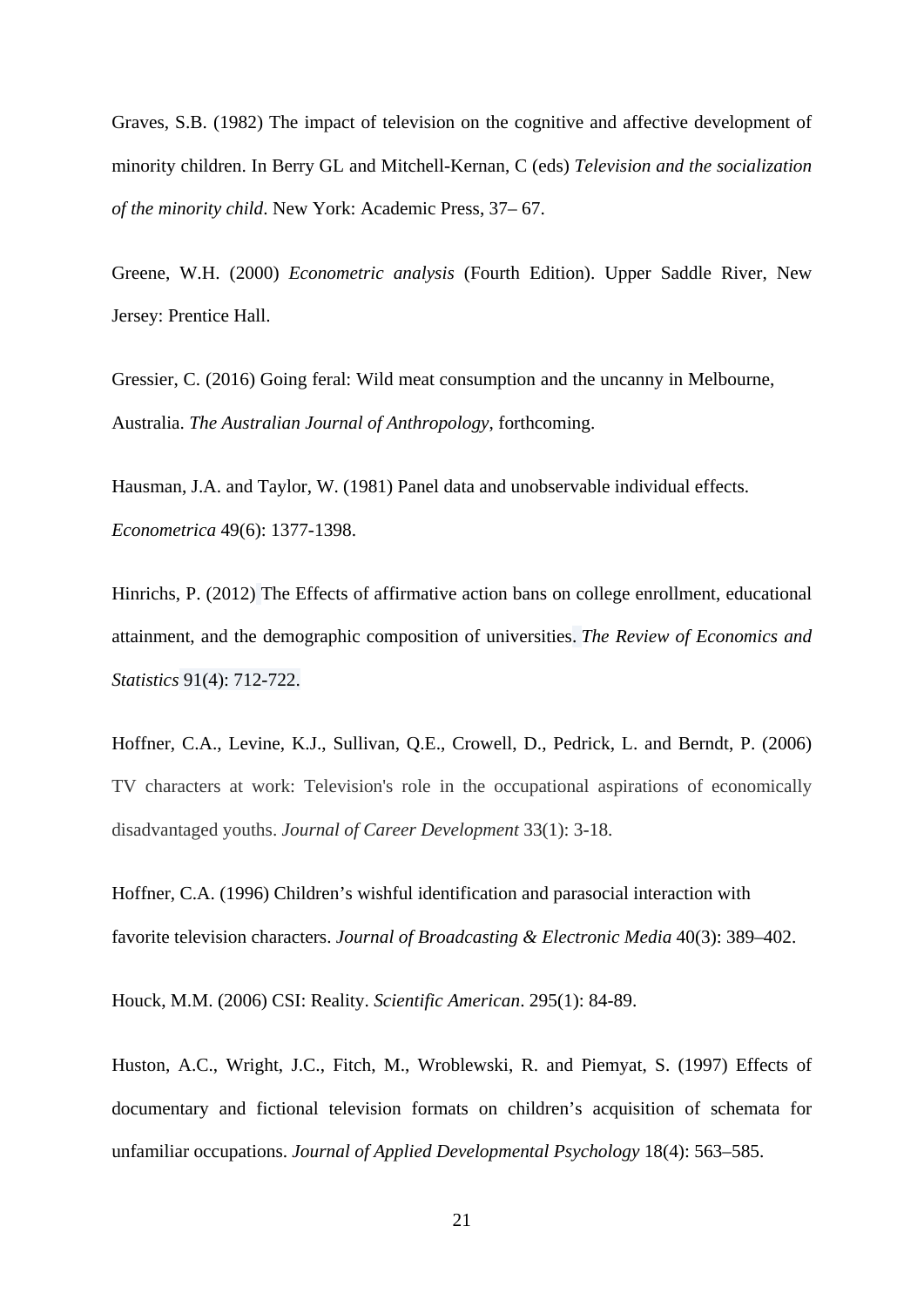Kirkwood, K. and Phillipov, M. (2015) What Masterchef teaches us about food and the food industry. *The Conversation*. Available at: http://theconversation.com/what-masterchefteaches-us-about-food-and-the-food-industry-41893 (consulted 20 December 2015).

Larsen, P.D., McGill, J.S. and Palmer, S.J. (2003) Perspectives of Nursing Students in Three Types of Programs. *Journal of Nursing Education* 42(4): 168–73

McManus, S.E. (2008) *Influence of the CSI effect on education and mass media*. University of Central Florida, Orlando. Available at: http://anthropology.cos.ucf.edu/main/wpcontent/uploads/2012/08/McManus\_Sarah\_E\_201008\_MA.pdf (consulted 20 December 2015).

Miletic, D. (2010) MasterChef cooks up a sales storm. *The Sydney Morning Herald*, 23 July. Available at: http://www.smh.com.au/entertainment/tv-and-radio/masterchef-cooks-up-asales-storm-20100722-10n0c.html (consulted 20 December 2015).

Passport (2012) *Consumer foodservice in Australia*. Available at: http://www. euromonitor.com/consumer-foodservice-in-australia/report (accessed 20 December 2015).

Paton, G. (2013) Brian Cox effect' leads to surge in demand for physics, *The Telegraph*, 11 January. Available at:

http://www.telegraph.co.uk/education/universityeducation/9793822/Brian-Cox-effect-leadsto-surge-in-demand-for-physics.html (consulted 20 December 2015).

Pesaran, M.H. (2004) *General diagnostic tests for cross section dependence in panels*. Cambridge Working Papers in economics. No. 0435 Faculty of Economics, University of Cambridge.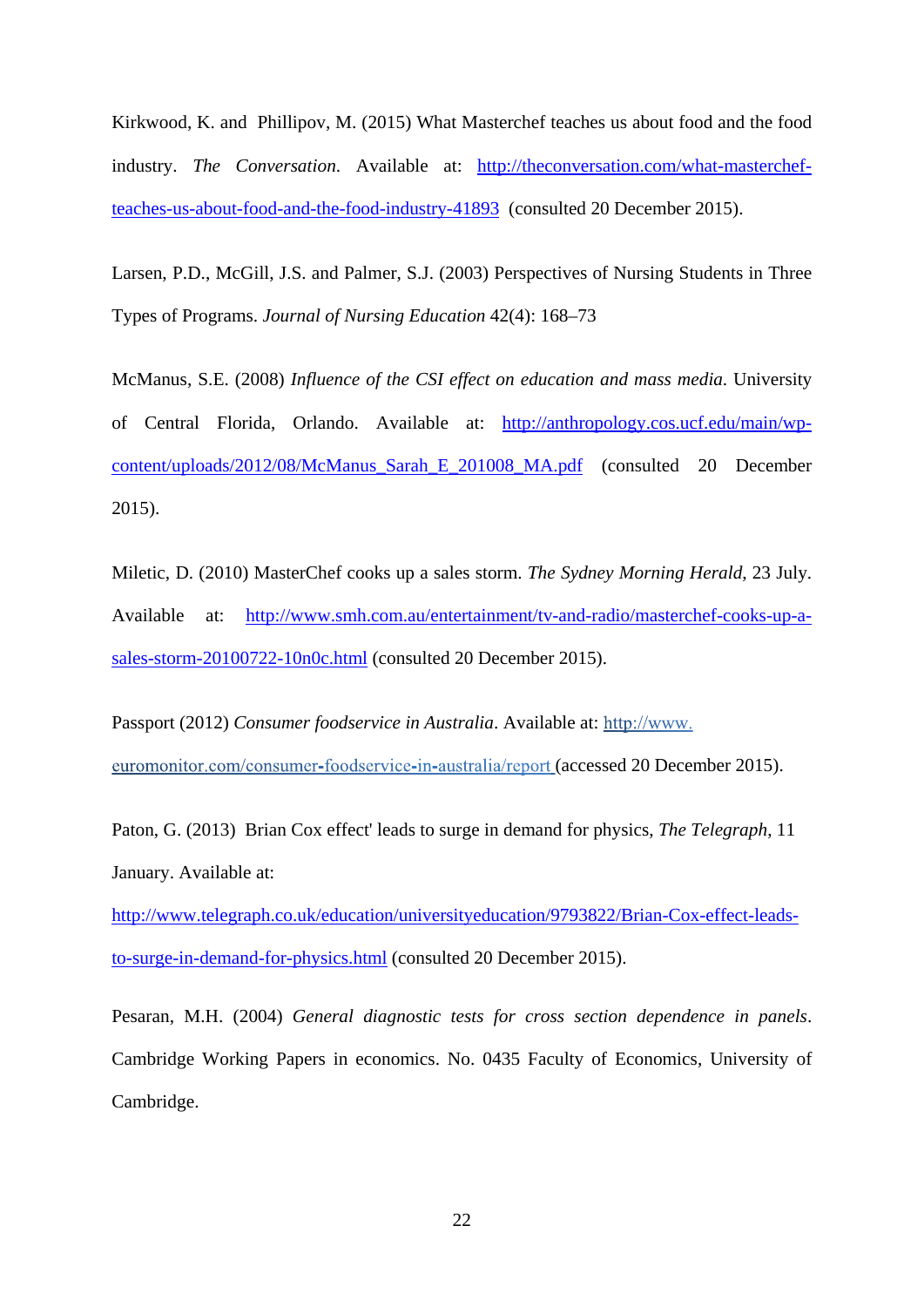Rabe-Hesketh, S. and Everitt, B.S. (2006) *A handbook of statistical analyses using Stata* (Fourth Edition). Boca Raton, FL: Chapman & Hall/CRC.

Reed, W.R. and Ye, H. (2011) Which panel data estimator should I use? *Applied Economics* 43(8): 985-1000.

Ruhm, C.J. (2007) A healthy economy can break your heart. *Demography* 44(4): 829-848.

Smallwood, S. (2002) As seen on TV. *Chronicle of Higher Education*, 48(45): A8.

Soria, M., Guerra M., Giménez, I. and Escanero, J.F. (2006) La decision de estudiar medicina: características. *Educación Médica* 9(2): 91-97.

Stimson, J.A. (1985) Regression in space and time: A statistical essay. *American Journal of Political Science*, 29(4): 914-947.

Stroman, C.A. (1991) Television's role in the socialization of African American adolescents. *Journal of Negro Education* 60(3): 314-327.

Torry, S. (1996) The paper chase slows down here and nationally, *The Washington* 

*Post*. 10 June. Available at: http://www.washingtonpost.com/wpadv/classifieds/careerpost/library/lesslaw.htm (consulted 20 December 2015).

Valkenburg, P.M. (2004) *Children's responses to the screen: A media psychological approach*. Hillsdale, NJ: Lawrence Erlbaum Associates, Inc.

Wooldridge, J.M. (2002) *Econometric analysis of cross section and panel data*. Cambridge MA: MIT Press.

Zahariadis, N. (1997) Why State Subsidies? Evidence from European Community countries, 1981–1986. *International Studies Quarterly* 41(2): 341–354.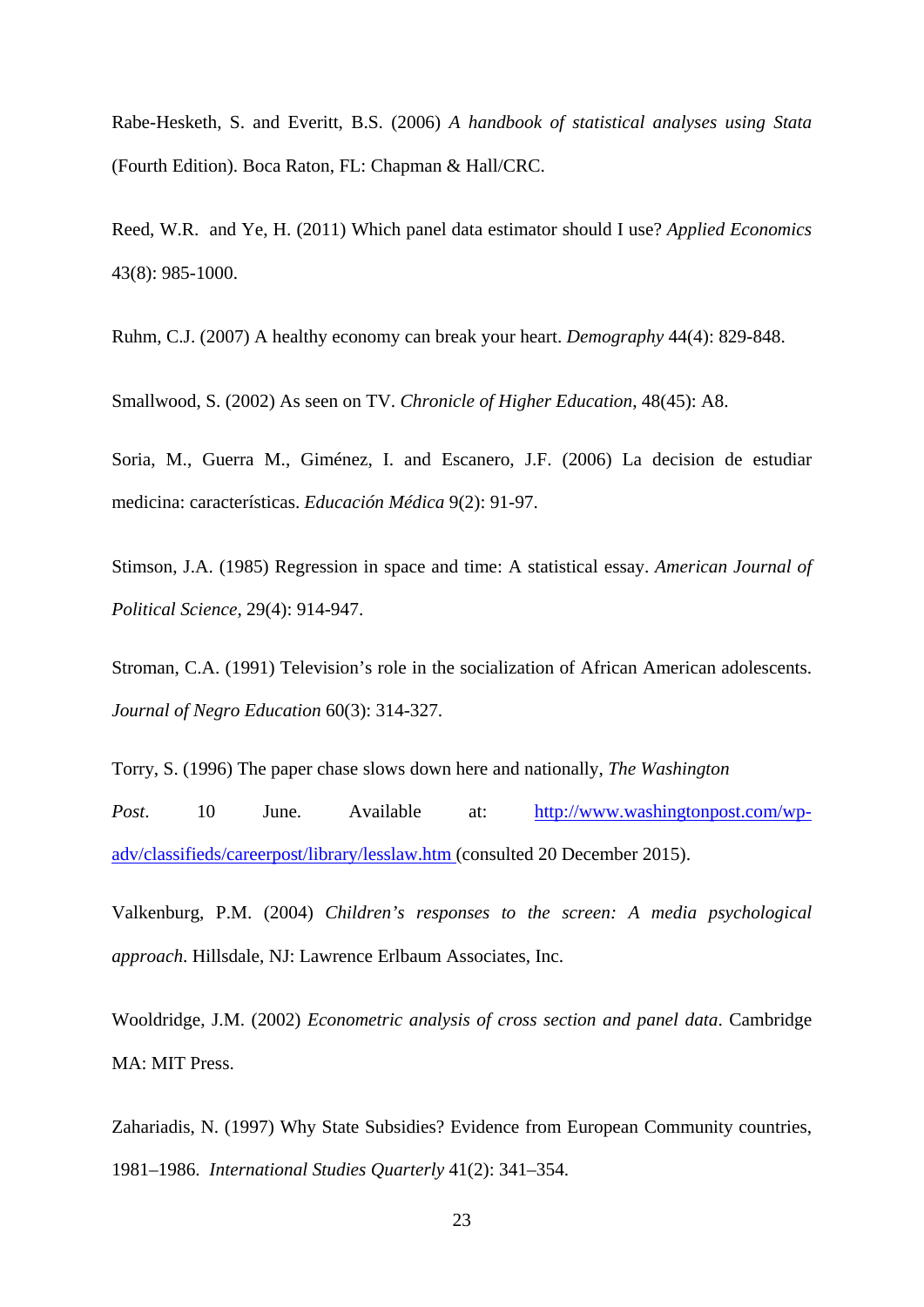

### Figure 1: MasterChef's audience in seasons 1 to 4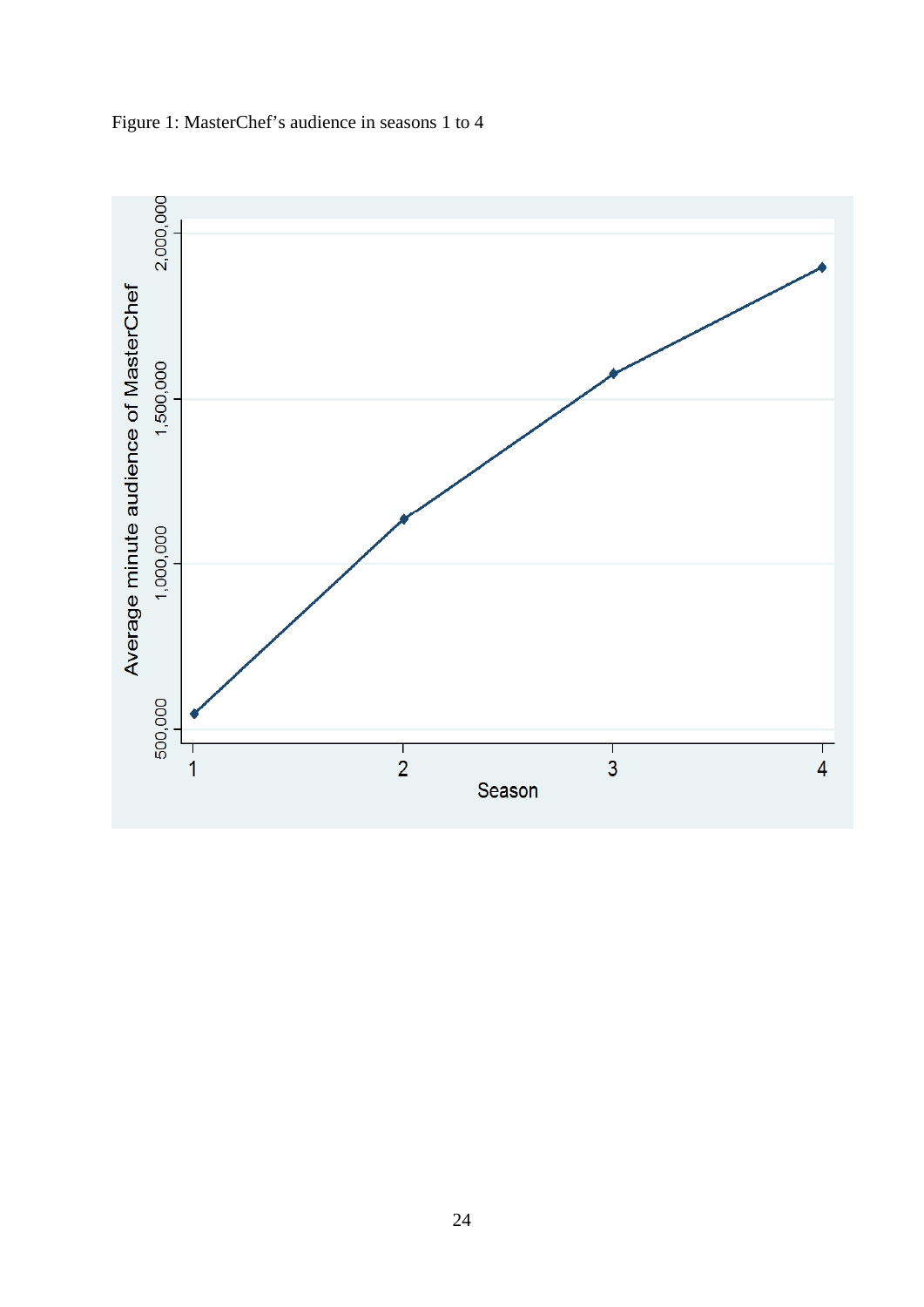Table 1: Descriptive statistics

| Variable                                             |                           | Mean  | St. Deviation  |
|------------------------------------------------------|---------------------------|-------|----------------|
| Percentage of students<br>choosing a hospitality and | Overall<br><b>Between</b> | 0.085 | 0.022<br>0.021 |
| catering schools as their                            | Within                    |       | 0.008          |
| preferred upper secondary<br>school                  |                           |       |                |
| Average percentage of                                | Overall                   | 0.021 | 0.016          |
| people watching                                      | <b>Between</b>            |       | 0.012          |
| <b>MasterChef</b>                                    | Within                    |       | 0.011          |
| Percentage of workers in                             | Overall                   | 0.065 | 0.013          |
| hospitality and catering                             | <b>Between</b>            |       | 0.013          |
|                                                      | Within                    |       | 0.003          |
| Percentage of newly                                  | Overall                   | 0.046 | 0.010          |
| founded firms in hospitality                         | <b>Between</b>            |       | 0.010          |
| and catering                                         | Within                    |       | 0.004          |
| Percentage of seasonal                               | Overall                   | 0.072 | 0.027          |
| workers that firms in                                | <b>Between</b>            |       | 0.018          |
| hospitality and catering                             | Within                    |       | 0.020          |
| plan to recruit during next                          |                           |       |                |
| year                                                 |                           |       |                |
|                                                      |                           |       |                |
| Youth unemployment rate                              | Overall                   | 0.383 | 0.110          |
|                                                      | <b>Between</b>            |       | 0.094          |
|                                                      | Within                    |       | 0.060          |

 *Notes:* 

N (number of total observations) =72

N (number of cross-sectional units, i.e. regions) =18

T (number of years, i.e. seasons of MasterChef) =4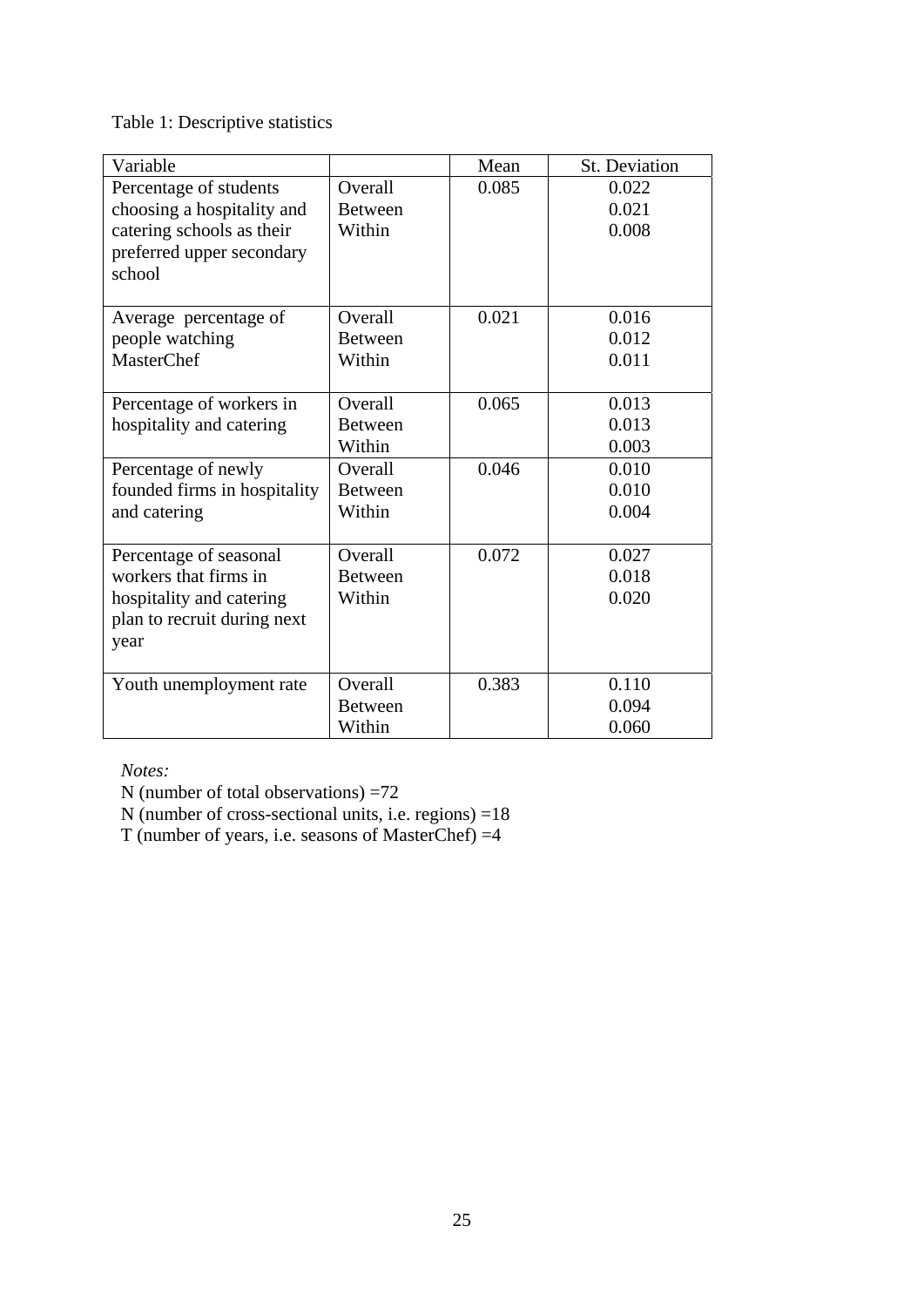# Table 2: Test for multicollinearity

| Variable                                                                                                     | VIF  | Tolerance | R-squared |
|--------------------------------------------------------------------------------------------------------------|------|-----------|-----------|
| Average percentage of people<br>watching MasterChef                                                          | 1.06 | 0.94      | 0.06      |
| Percentage of workers in hospitality<br>and catering                                                         | 1.65 | 0.60      | 0.39      |
| Percentage of newly founded firms in<br>hospitality and catering                                             | 1.24 | 0.81      | 0.19      |
| Percentage of seasonal workers that<br>firms in hospitality and catering plan<br>to recruit during next year | 1.12 | 0.89      | 0.11      |
| Youth unemployment rate                                                                                      | 1.36 | 0.74      | 0.26      |